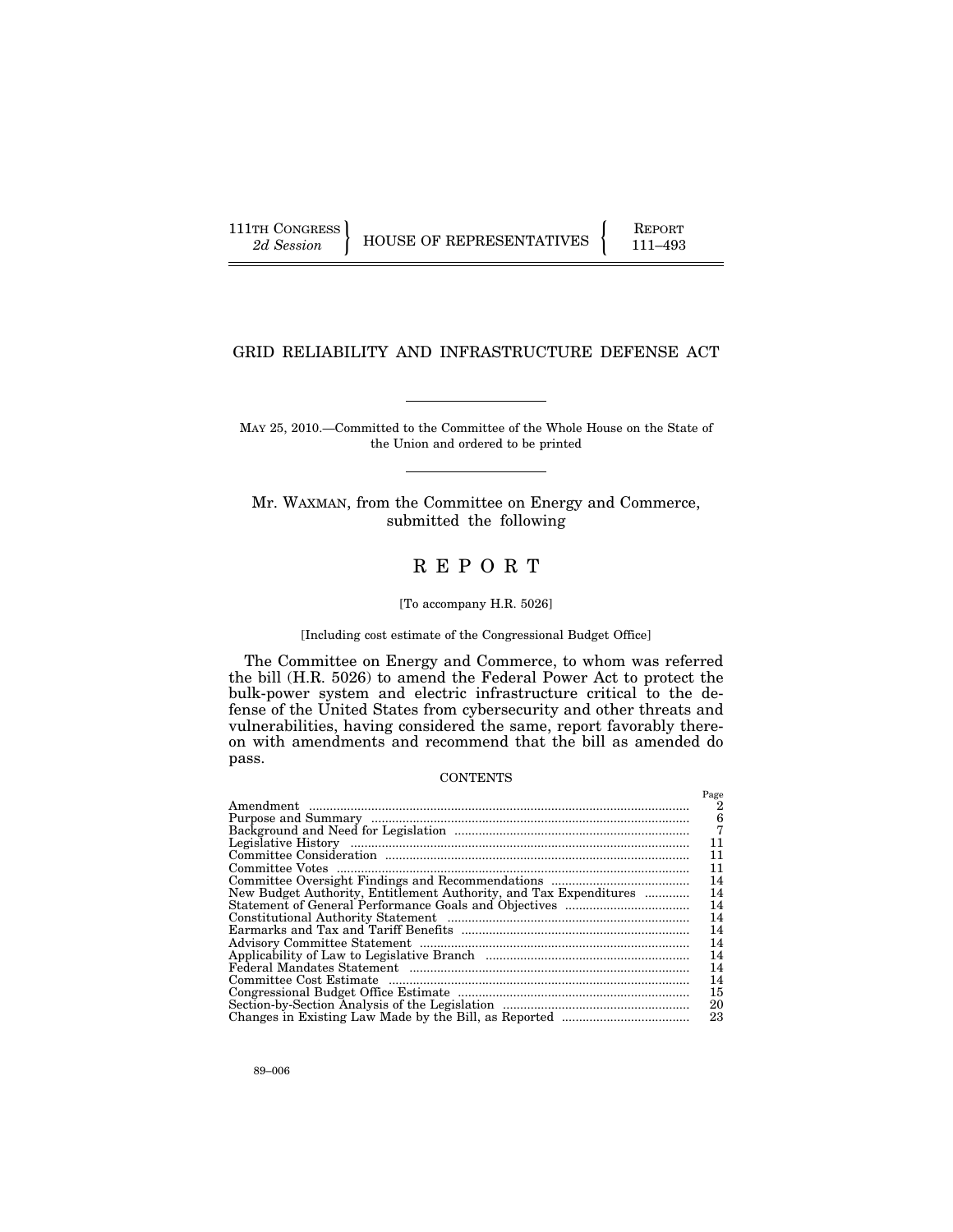## AMENDMENT

The amendments are as follows:

Strike all after the enacting clause and insert the following:

#### **SECTION 1. SHORT TITLE.**

This Act may be cited as the ''Grid Reliability and Infrastructure Defense Act'' or the "GRID Act"

## **SEC. 2. AMENDMENT TO THE FEDERAL POWER ACT.**

(a) CRITICAL ELECTRIC INFRASTRUCTURE SECURITY.—Part II of the Federal Power Act (16 U.S.C. 824 et seq.) is amended by adding after section 215 the following new section:

### **''SEC. 215A. CRITICAL ELECTRIC INFRASTRUCTURE SECURITY.**

''(a) DEFINITIONS.—For purposes of this section:

"(1) BULK-POWER SYSTEM; ELECTRIC RELIABILITY ORGANIZATION; REGIONAL EN-TITY.—The terms 'bulk-power system', 'Electric Reliability Organization', and 'regional entity' have the meanings given such terms in paragraphs (1), (2), and (7) of section 215(a), respectively.

''(2) DEFENSE CRITICAL ELECTRIC INFRASTRUCTURE.—The term 'defense critical electric infrastructure' means any infrastructure located in the United States (including the territories) used for the generation, transmission, or distribution of electric energy that—

''(A) is not part of the bulk-power system; and

''(B) serves a facility designated by the President pursuant to subsection  $(d)(1)$ , but is not owned or operated by the owner or operator of such facility.

''(3) DEFENSE CRITICAL ELECTRIC INFRASTRUCTURE VULNERABILITY.—The term 'defense critical electric infrastructure vulnerability' means a weakness in defense critical electric infrastructure that, in the event of a malicious act using electronic communication or an electromagnetic pulse, would pose a substantial risk of disruption of those electronic devices or communications networks, including hardware, software, and data, that are essential to the reliability of defense critical electric infrastructure.

''(4) ELECTROMAGNETIC PULSE.—The term 'electromagnetic pulse' means 1 or more pulses of electromagnetic energy emitted by a device capable of disabling, disrupting, or destroying electronic equipment by means of such a pulse.

''(5) GEOMAGNETIC STORM.—The term 'geomagnetic storm' means a temporary disturbance of the Earth's magnetic field resulting from solar activity.

''(6) GRID SECURITY THREAT.—The term 'grid security threat' means a substantial likelihood of—

 $(A)(i)$  a malicious act using electronic communication or an electromagnetic pulse, or a geomagnetic storm event, that could disrupt the operation of those electronic devices or communications networks, including hardware, software, and data, that are essential to the reliability of the bulk-power system or of defense critical electric infrastructure; and

 $\lq$ <sup>'(ii)</sup> disruption of the operation of such devices or networks, with significant adverse effects on the reliability of the bulk-power system or of defense critical electric infrastructure, as a result of such act or event; or

''(B)(i) a direct physical attack on the bulk-power system or on defense critical electric infrastructure; and

''(ii) significant adverse effects on the reliability of the bulk-power system or of defense critical electric infrastructure as a result of such physical attack.

"(7) GRID SECURITY VULNERABILITY.—The term 'grid security vulnerability means a weakness that, in the event of a malicious act using electronic communication or an electromagnetic pulse, would pose a substantial risk of disruption to the operation of those electronic devices or communications networks, including hardware, software, and data, that are essential to the reliability of the bulk-power system.

"(8) LARGE TRANSFORMER.—The term 'large transformer' means an electric transformer that is part of the bulk-power system.

''(9) PROTECTED INFORMATION.—The term 'protected information' means information, other than classified national security information, designated as protected information by the Commission under subsection  $(e)(2)$ 

''(A) that was developed or submitted in connection with the implementation of this section;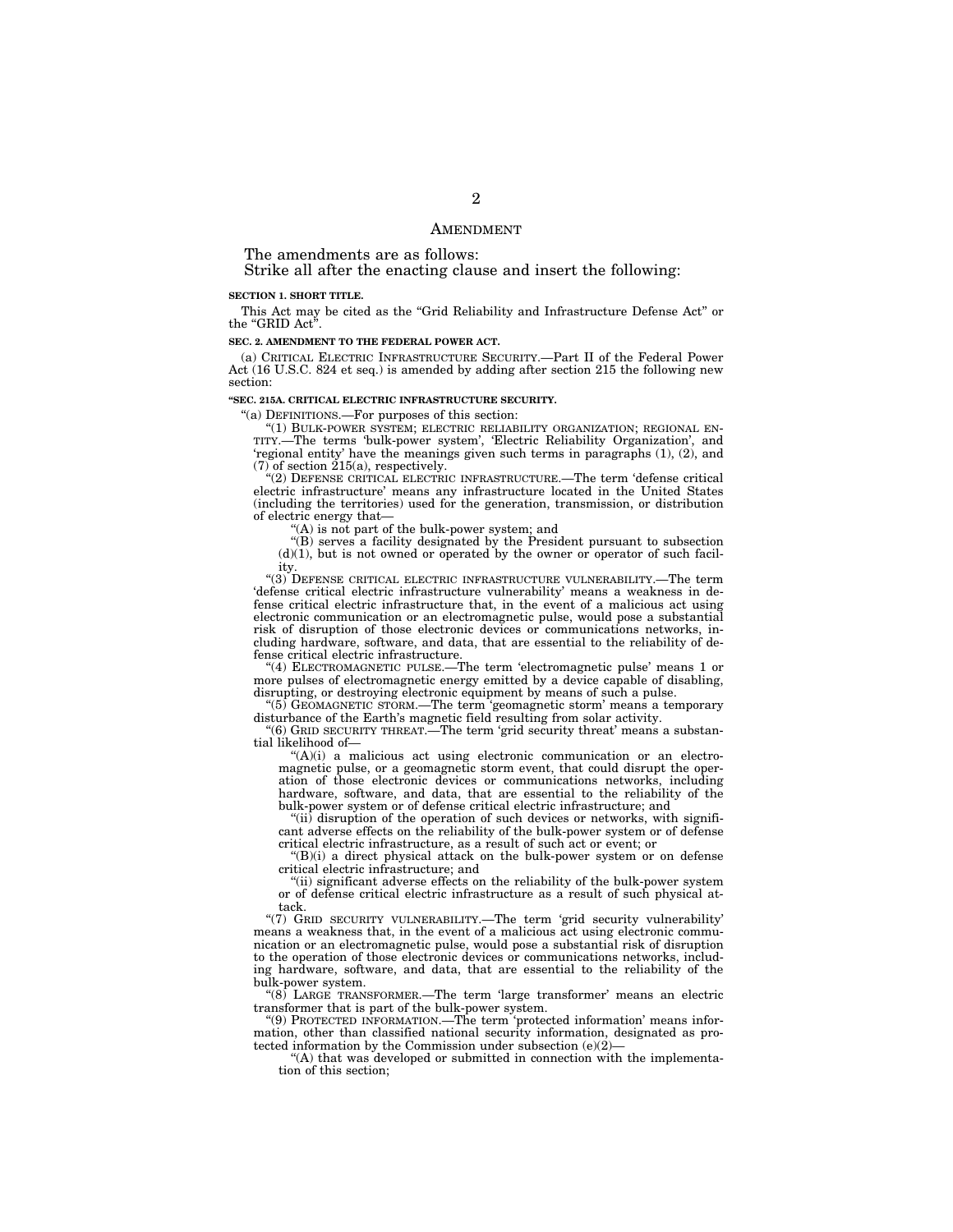''(B) that specifically discusses grid security threats, grid security vulnerabilities, defense critical electric infrastructure vulnerabilities, or plans, procedures, or measures to address such threats or vulnerabilities; and

''(C) the unauthorized disclosure of which could be used in a malicious manner to impair the reliability of the bulk-power system or of defense critical electric infrastructure.

''(10) SECRETARY.—The term 'Secretary' means the Secretary of Energy. ''(11) SECURITY.—The definition of 'security' in section 3(16) shall not apply to the provisions in this section.<br>"(b) EMERGENCY RESPONSE MEASURES.-

''(b) EMERGENCY RESPONSE MEASURES.— ''(1) AUTHORITY TO ADDRESS GRID SECURITY THREATS.—Whenever the Presi-dent issues and provides to the Commission (either directly or through the Secretary) a written directive or determination identifying an imminent grid security threat, the Commission may, with or without notice, hearing, or report, issue such orders for emergency measures as are necessary in its judgment to protect the reliability of the bulk-power system or of defense critical electric infrastructure against such threat. As soon as practicable but not later than 180 days after the date of enactment of this section, the Commission shall, after notice and opportunity for comment, establish rules of procedure that ensure that such authority can be exercised expeditiously.

''(2) NOTIFICATION OF CONGRESS.—Whenever the President issues and provides to the Commission (either directly or through the Secretary) a written directive or determination under paragraph (1), the President (or the Secretary, as the case may be) shall promptly notify congressional committees of relevant jurisdiction, including the Committee on Energy and Commerce of the House of Representatives and the Committee on Energy and Natural Resources of the Senate, of the contents of, and justification for, such directive or determination.

''(3) CONSULTATION.—Before issuing an order for emergency measures under paragraph (1), the Commission shall, to the extent practicable in light of the nature of the grid security threat and the urgency of the need for such emergency measures, consult with appropriate governmental authorities in Canada and Mexico, entities described in paragraph (4), the Secretary, and other appropriate Federal agencies regarding implementation of such emergency measures. "(4) APPLICATION.—An order for emergency measures under this subsection

may apply to—

''(A) the Electric Reliability Organization;

''(B) a regional entity; or

''(C) any owner, user, or operator of the bulk-power system or of defense critical electric infrastructure within the United States.

''(5) DISCONTINUANCE.—The Commission shall issue an order discontinuing any emergency measures ordered under this subsection, effective not later than 30 days after the earliest of the following:

"(A) The date upon which the President issues and provides to the Commission (either directly or through the Secretary) a written directive or determination that the grid security threat identified under paragraph (1) no longer exists.

''(B) The date upon which the Commission issues a written determination that the emergency measures are no longer needed to address the grid security threat identified under paragraph (1), including by means of Commission approval of a reliability standard under section 215 that the Commission determines adequately addresses such threat.

"(C) The date that is  $1$  year after the issuance of an order under paragraph (1).

''(6) COST RECOVERY.—If the Commission determines that owners, operators, or users of the bulk-power system or of defense critical electric infrastructure have incurred substantial costs to comply with an order under this subsection and that such costs were prudently incurred and cannot reasonably be recovered through regulated rates or market prices for the electric energy or services sold by such owners, operators, or users, the Commission shall, after notice and an opportunity for comment, establish a mechanism that permits such owners, operators, or users to recover such costs.

"(c) MEASURES TO ADDRESS GRID SECURITY VULNERABILITIES.—

''(1) COMMISSION AUTHORITY.—If the Commission, in consultation with appropriate Federal agencies, identifies a grid security vulnerability that the Commission determines has not adequately been addressed through a reliability standard developed and approved under section 215, the Commission shall, after notice and opportunity for comment and after consultation with the Secretary, other appropriate Federal agencies, and appropriate governmental au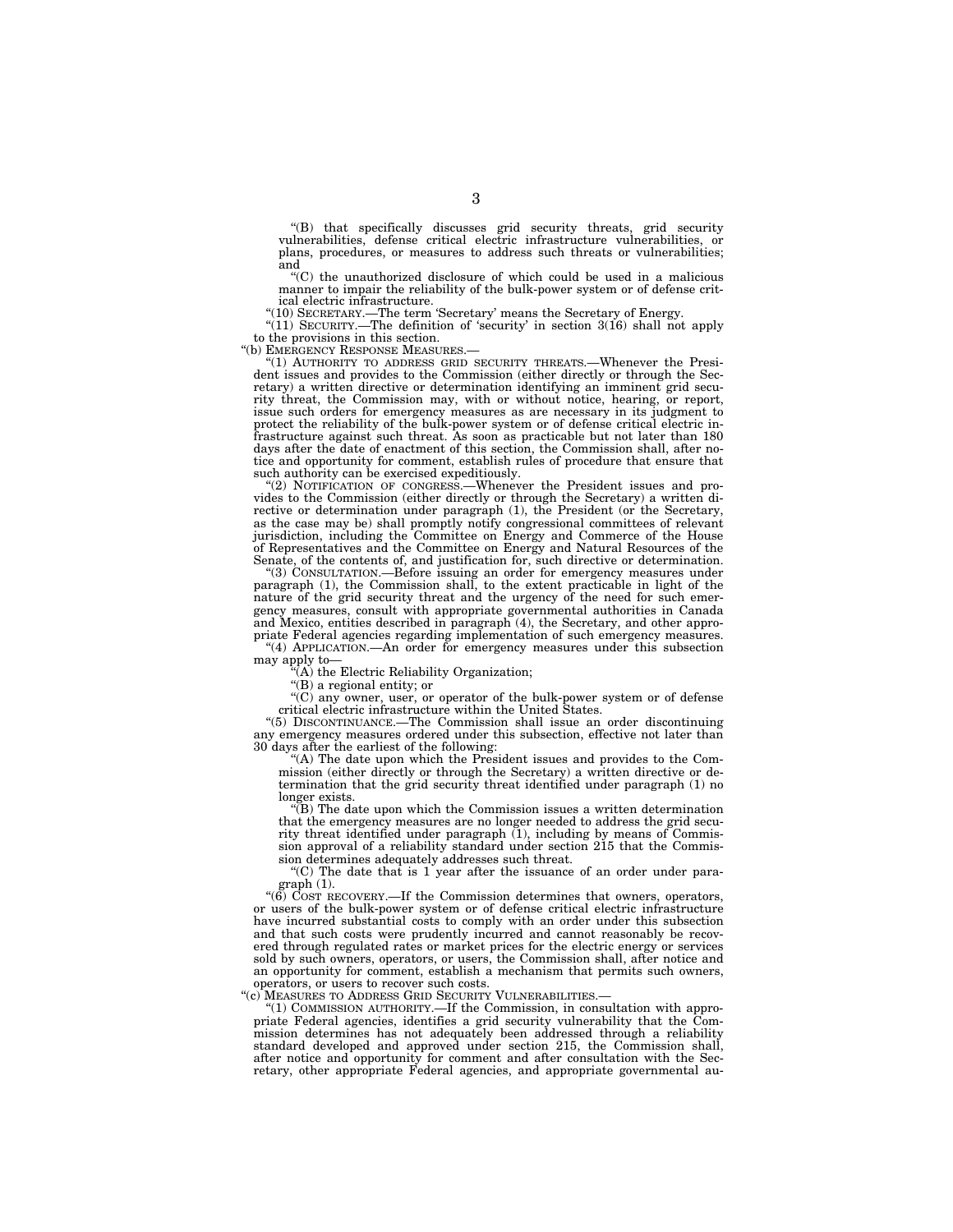thorities in Canada and Mexico, promulgate a rule or issue an order requiring implementation, by any owner, operator, or user of the bulk-power system in the United States, of measures to protect the bulk-power system against such vulnerability. Before promulgating a rule or issuing an order under this para-graph, the Commission shall, to the extent practicable in light of the urgency of the need for action to address the grid security vulnerability, request and consider recommendations from the Electric Reliability Organization regarding such rule or order. The Commission may establish an appropriate deadline for the submission of such recommendations.

<sup>''</sup>(2) CERTAIN EXISTING CYBERSECURITY VULNERABILITIES.—Not later than 180 days after the date of enactment of this section, the Commission shall, after notice and opportunity for comment and after consultation with the Secretary, other appropriate Federal agencies, and appropriate governmental authorities in Canada and Mexico, promulgate a rule or issue an order requiring the imple-mentation, by any owner, user, or operator of the bulk-power system in the United States, of such measures as are necessary to protect the bulk-power sys-tem against the vulnerabilities identified in the June 21, 2007, communication to certain 'Electricity Sector Owners and Operators' from the North American Electric Reliability Corporation, acting in its capacity as the Electricity Sector

Information and Analysis Center.<br>
"(3) RESCISSION.—The Commission shall approve a reliability standard developed under section 215 that addresses a grid security vulnerability that is the subject of a rule or order under paragraph (1) or (2), unless the Commission determines that such reliability standard does not adequately protect against such vulnerability or otherwise does not satisfy the requirements of section 215. Upon such approval, the Commission shall rescind the rule promulgated or order issued under paragraph (1) or (2) addressing such vulnerability, effective upon the effective date of the newly approved reliability standard.

''(4) GEOMAGNETIC STORMS.—Not later than 1 year after the date of enactment of this section, the Commission shall, after notice and an opportunity for comment and after consultation with the Secretary and other appropriate Federal agencies, issue an order directing the Electric Reliability Organization to submit to the Commission for approval under section 215, not later than 1 year after the issuance of such order, reliability standards adequate to protect the bulk-power system from any reasonably foreseeable geomagnetic storm event. The Commission's order shall specify the nature and magnitude of the reasonably foreseeable events against which such standards must protect. Such standards shall appropriately balance the risks to the bulk-power system associated with such events, including any regional variation in such risks, and the costs of mitigating such risks.

(5) LARGE TRANSFORMER AVAILABILITY.—Not later than 1 year after the date of enactment of this section, the Commission shall, after notice and an opportunity for comment and after consultation with the Secretary and other appropriate Federal agencies, issue an order directing the Electric Reliability Organization to submit to the Commission for approval under section 215, not later than 1 year after the issuance of such order, reliability standards addressing availability of large transformers. Such standards shall require entities that own or operate large transformers to ensure, individually or jointly, adequate availability of large transformers to promptly restore the reliable operation of the bulk-power system in the event that any such transformer is destroyed or disabled as a result of a reasonably foreseeable physical or other attack or geomagnetic storm event. The Commission's order shall specify the nature and magnitude of the reasonably foreseeable attacks or events that shall provide the basis for such standards. Such standards shall—

''(A) provide entities subject to the standards with the option of meeting such standards individually or jointly; and

''(B) appropriately balance the risks associated with a reasonably foreseeable attack or event, including any regional variation in such risks, and the costs of ensuring adequate availability of spare transformers.

''(d) CRITICAL DEFENSE FACILITIES.—

''(1) DESIGNATION.—Not later than 180 days after the date of enactment of this section, the President shall designate, in a written directive or determination provided to the Commission, facilities located in the United States (including the territories) that are—

"(A) critical to the defense of the United States; and

''(B) vulnerable to a disruption of the supply of electric energy provided to such facility by an external provider.

The number of facilities designated by such directive or determination shall not exceed 100. The President may periodically revise the list of designated fa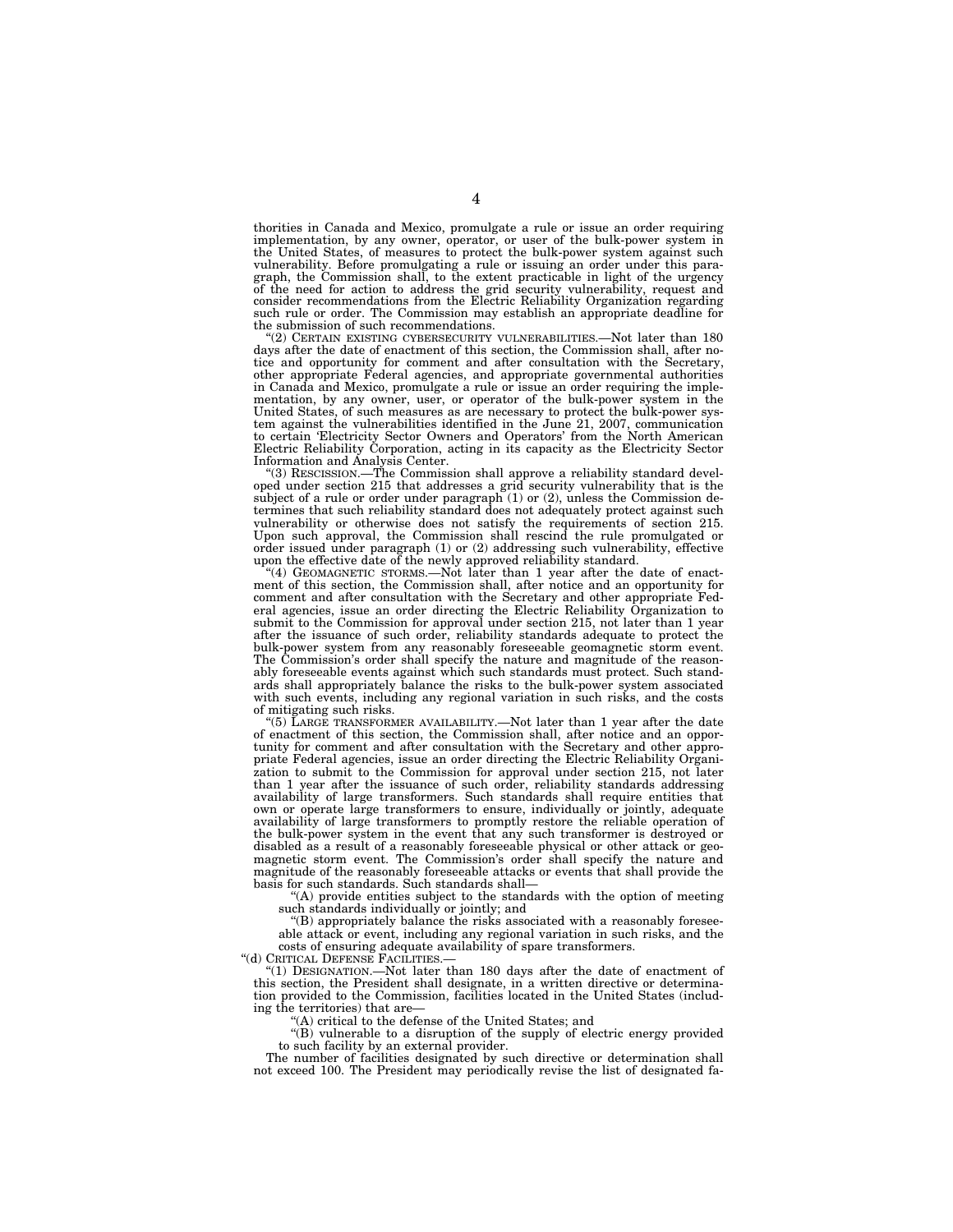cilities through a subsequent written directive or determination provided to the Commission, provided that the total number of designated facilities at any time shall not exceed 100.

''(2) COMMISSION AUTHORITY.—If the Commission identifies a defense critical electric infrastructure vulnerability that the Commission, in consultation with owners and operators of any facility or facilities designated by the President pursuant to paragraph (1), determines has not adequately been addressed through measures undertaken by owners or operators of defense critical electric infrastructure, the Commission shall, after notice and an opportunity for comment and after consultation with the Secretary and other appropriate Federal agencies, promulgate a rule or issue an order requiring implementation, by any owner or operator of defense critical electric infrastructure, of measures to protect the defense critical electric infrastructure against such vulnerability. The Commission shall exempt from any such rule or order any specific defense critical electric infrastructure that the Commission determines already has been adequately protected against the identified vulnerability. The Commission shall make any such determination in consultation with the owner or operator of the facility designated by the President pursuant to paragraph (1) that relies upon such defense critical electric infrastructure.

''(3) COST RECOVERY.—An owner or operator of defense critical electric infrastructure shall be required to take measures under paragraph (2) only to the extent that the owners or operators of a facility or facilities designated by the President pursuant to paragraph (1) that rely upon such infrastructure agree to bear the full incremental costs of compliance with a rule promulgated or order issued under paragraph (2).

"(e) PROTECTION OF INFORMATION.

''(1) PROHIBITION OF PUBLIC DISCLOSURE OF PROTECTED INFORMATION.—Protected information—

"(A) shall be exempt from disclosure under section  $552(b)(3)$  of title 5, United States Code; and

''(B) shall not be made available pursuant to any State, local, or tribal law requiring disclosure of information or records.

"(2) INFORMATION SHARING.

''(A) IN GENERAL.—Consistent with the Controlled Unclassified Information framework established by the President, the Commission shall promulgate such regulations and issue such orders as necessary to designate protected information and to prohibit the unauthorized disclosure of such protected information.

''(B) SHARING OF PROTECTED INFORMATION.—The regulations promulgated and orders issued pursuant to subparagraph (A) shall provide standards for and facilitate the appropriate sharing of protected information with, between, and by Federal, State, local, and tribal authorities, the Electric Reliability Organization, regional entities, and owners, operators, and users of the bulk-power system in the United States and of defense critical electric infrastructure. In promulgating such regulations and issuing such orders, the Commission shall take account of the role of State commissions in reviewing the prudence and cost of investments within their respective jurisdictions. The Commission shall consult with appropriate Canadian and Mexican authorities to develop protocols for the sharing of protected information with, between, and by appropriate Canadian and Mexican authorities and owners, operators, and users of the bulk-power system outside the United States.

''(3) SUBMISSION OF INFORMATION TO CONGRESS.—Nothing in this section shall permit or authorize the withholding of information from Congress, any committee or subcommittee thereof, or the Comptroller General.

''(4) DISCLOSURE OF NON-PROTECTED INFORMATION.—In implementing this section, the Commission shall protect from disclosure only the minimum amount of information necessary to protect the reliability of the bulk-power system and of defense critical electric infrastructure. The Commission shall segregate protected information within documents and electronic communications, wherever feasible, to facilitate disclosure of information that is not designated as protected information.

''(5) DURATION OF DESIGNATION.—Information may not be designated as protected information for longer than 5 years, unless specifically redesignated by the Commission.

''(6) REMOVAL OF DESIGNATION.—The Commission may remove the designation of protected information, in whole or in part, from a document or electronic communication if the unauthorized disclosure of such information could no longer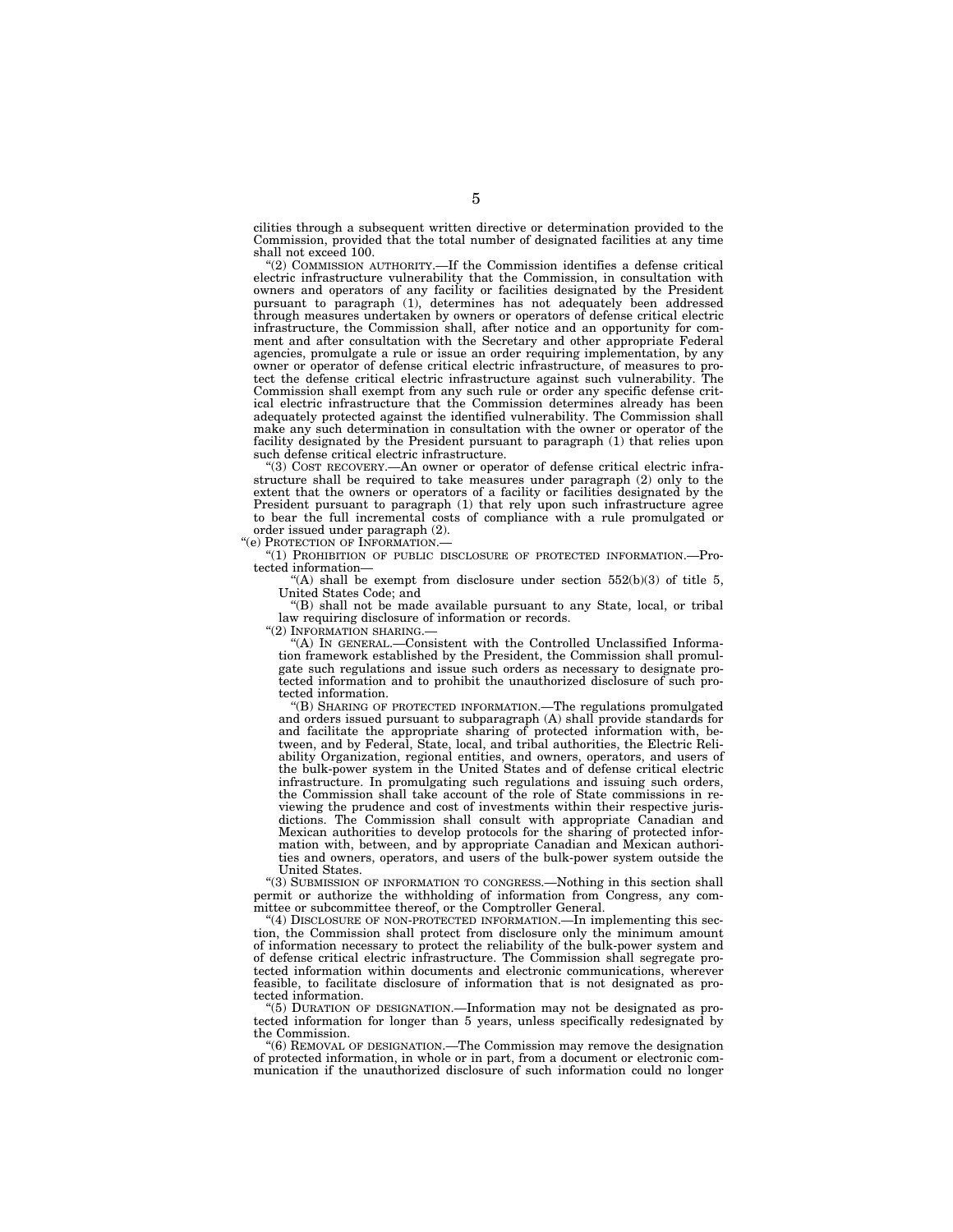be used to impair the reliability of the bulk-power system or of defense critical electric infrastructure.

''(7) JUDICIAL REVIEW OF DESIGNATIONS.—Notwithstanding subsection (f) of this section or section 313, a person or entity may seek judicial review of a determination by the Commission concerning the designation of protected information under this subsection exclusively in the district court of the United States in the district in which the complainant resides, or has his principal place of business, or in the District of Columbia. In such a case the court shall determine the matter de novo, and may examine the contents of documents or electronic communications designated as protected information in camera to determine whether such documents or any part thereof were improperly designated as protected information. The burden is on the Commission to sustain its designation.

''(f) JUDICIAL REVIEW.—The Commission shall act expeditiously to resolve all applications for rehearing of orders issued pursuant to this section that are filed under section 313(a). Any party seeking judicial review pursuant to section 313 of an order issued under this section may obtain such review only in the United States Court of Appeals for the District of Columbia Circuit.

 $\lq\lq(\hat{g})$  Provision of Assistance to Industry in Meeting Grid Security Protection Needs.—

TIDE.<br>"(1) EXPERTISE AND RESOURCES.—The Secretary shall establish a program, in consultation with other appropriate Federal agencies, to develop technical ex-pertise in the protection of systems for the generation, transmission, and distribution of electric energy against geomagnetic storms or malicious acts using electronic communications or electromagnetic pulse that would pose a substantial risk of disruption to the operation of those electronic devices or communications networks, including hardware, software, and data, that are essential to<br>the reliability of such systems. Such program shall include the identification<br>and development of appropriate technical and electronic resources

hardware, software, and system equipment.<br>"(2) SHARING EXPERTISE.—As appropriate, the Secretary shall offer to share<br>technical expertise developed under the program under paragraph (1), through consultation and assistance, with owners, operators, or users of systems for the generation, transmission, or distribution of electric energy located in the United States and with State commissions. In offering such suppor pursuant to subsection (d)(1) and other critical-infrastructure facilities, which the Secretary shall identify in consultation with the Commission and other appropriate Federal agencies.

''(3) SECURITY CLEARANCES AND COMMUNICATION.—The Secretary shall facilitate and, to the extent practicable, expedite the acquisition of adequate security clearances by key personnel of any entity subject to the requirements of this section to enable optimum communication with Federal agencies regarding grid security threats, grid security vulnerabilities, and defense critical electric infra-structure vulnerabilities. The Secretary, the Commission, and other appropriate Federal agencies shall, to the extent practicable and consistent with their obligations to protect classified and protected information, share timely actionable information regarding grid security threats, grid security vulnerabilities, and defense critical electric infrastructure vulnerabilities with appropriate key personnel of owners, operators, and users of the bulk-power system and of defense critical electric infrastructure.".<br>(b) CONFORMING AMENDMENTS.—

(b) CONFORMING AMENDMENTS.—<br>
(1) JURISDICTION.—Section 201(b)(2) of the Federal Power Act (16 U.S.C.<br>
824(b)(2)) is amended by inserting "215A," after "215," each place it appears.<br>
(2) PUBLIC UTILITY.—Section 201(e) of t

#### Amend the title so as to read:

A bill to amend the Federal Power Act to protect the bulk-power system and electric infrastructure critical to the defense of the United States against cybersecurity and other threats and vulnerabilities.

## PURPOSE AND SUMMARY

H.R. 5026, the Grid Reliability and Infrastructure Defense Act, or ''GRID Act'', was introduced by Reps. Edward J. Markey (D–MA) and Fred Upton (R–MI) on April 14, 2010. The purpose of H.R. 5026 is to provide the Federal Energy Regulatory Commission with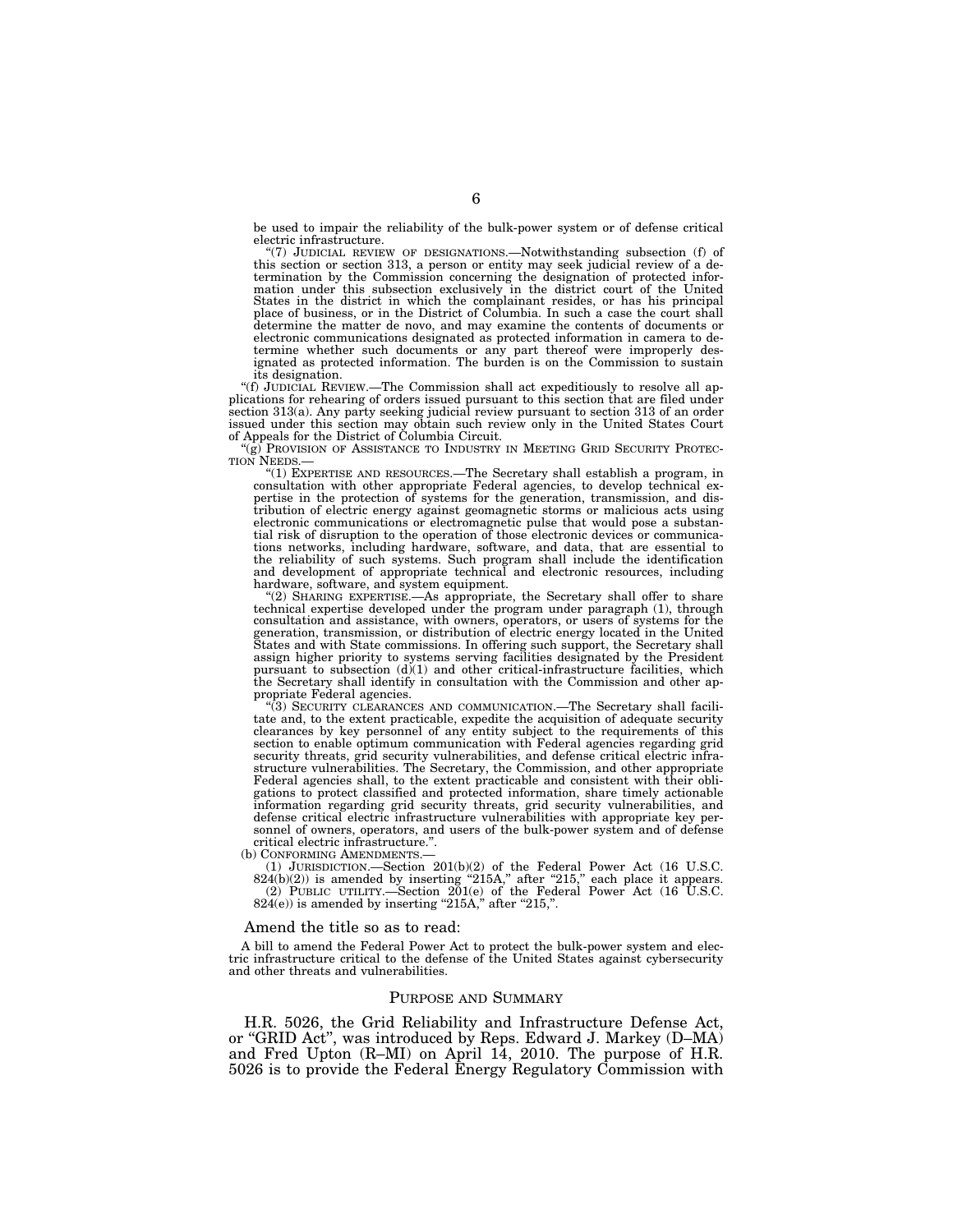new authorities under the Federal Power Act to protect the electric grid against cybersecurity and other threats and vulnerabilities.

## BACKGROUND AND NEED FOR LEGISLATION

The U.S. electric grid consists of interconnected transmission lines, local distribution systems to deliver electricity to end-users, generation facilities, and related communications systems. The bulk-power system in the United States and Canada has more than 200,000 miles of transmission lines, has more than 800,000 megawatts of generating capacity, is valued at over \$1 trillion, and serves more than 300 million people.<sup>1</sup> The components of the grid are highly interdependent, such that a line outage or system condition problems in one area can lead to reliability concerns in other areas. In addition, the operations controls over the transmission grid and generators are increasingly managed by computer systems (notably Supervisory Control and Data Acquisition, or SCADA, systems) linked to the Internet or other communications systems and to each other. The grid's increasing reliance on automation and two-way communications increases its vulnerability to remote cyber attacks.

Public reports relating to cyber vulnerabilities of and threats to the electric grid have increased in recent years and have been the subject of several hearings in the 110th and 111th Congresses. Especially noteworthy are reports on what is known as the ''Aurora'' vulnerability. In 2006, the Department of Homeland Security's Control Systems Security Program conducted an analysis—performed by the Department of Energy's Idaho National Laboratory—that came to be known as Aurora. This analysis demonstrated that an attacker could hack into the control system of an electric generator or other rotating equipment connected to the grid and throw the equipment out of phase, causing severe physical damage to the equipment.

In addition, it has been reported that actors based in China, Russia, and other nations have conducted cyber ''probes'' of U.S. grid systems, and that cyber attacks have been conducted against critical infrastructure in other countries. Cyber attacks may create instant effects at very low cost, and are very difficult to positively attribute back to the attacker. These features could make such attacks attractive not only for criminal purposes, but also as a possible element of future national hostilities.2 Utilization of cyber attacks on civilian critical infrastructure has reportedly become an important element of Chinese military strategy.<sup>3</sup>

There also has been growing attention to physical vulnerabilities of the grid. For example, large transformers essential to the reliable operation of the grid are manufactured outside of the United States and replacement may require two years or longer. A limited number of spare, large transformers are available within the United States, and industry has developed a voluntary program

<sup>1</sup> U.S. Government Accountability Office, Critical Infrastructure Protection: Multiple Efforts to Secure Control Systems Are Under Way, but Challenges Remain, at 22 (Oct. 2007) (GAO–07–

<sup>1036). 2</sup> U.S. Government Accountability Office, Cybersecurity: Continued Efforts Are Needed to Pro-

tect Information Systems from Evolving Threats, at 4, Table 1 (Nov. 17, 2009) (GAO–10–230T).<br><sup>3</sup> Bryan Krekel et al., *Capability of the People's Republic of China to Conduct Cyber Warfare*<br>and Computer Network Exploitatio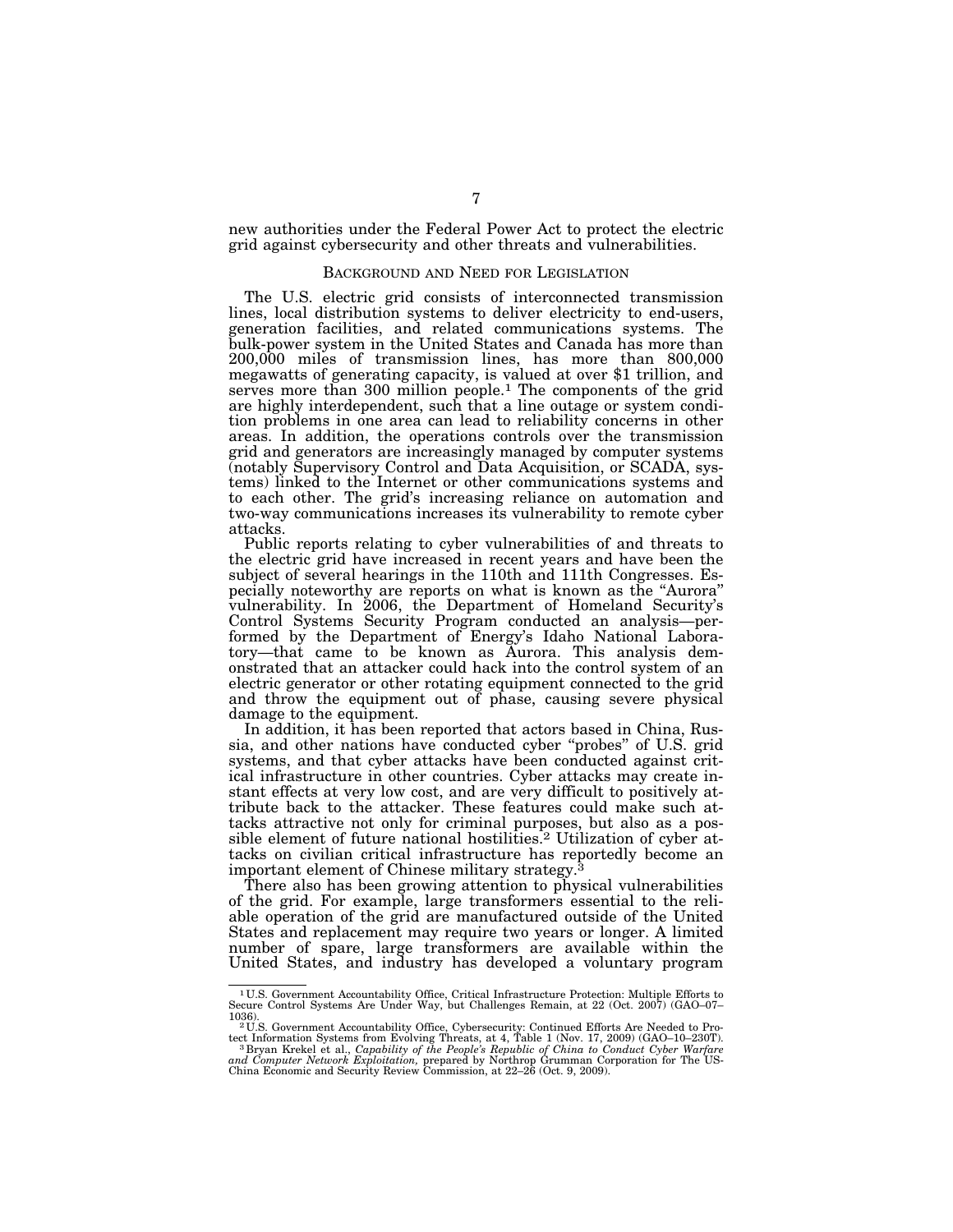(the spare transformer equipment program, or ''STEP'') providing for sharing of such assets in the event of a terrorist attack.

A special subset of physical vulnerabilities and threats is associated with electromagnetic pulse (EMP), of which there are three general categories: (1) geomagnetic storms resulting from solar activity; (2) intentional electromagnetic interference from portable equipment that uses high-power radio frequency or microwave or other electromagnetic pulses to destroy or temporarily disable electronic equipment; and (3) EMP caused by a high-altitude detonation of a nuclear weapon.

Solar coronal mass ejections emit electromagnetic particles that can disrupt the Earth's magnetic field. Such geomagnetic storms in turn can induce voltages in transmission lines, particularly in the northern-latitudes, which can damage electric transformers and other infrastructure. There are several historical examples of electric transformers being damaged or destroyed by geomagnetic storms, including the storms of 1859, 1921, and 1989. A recent National Academy of Sciences report estimated the effects of a geomagnetic storm of the magnitude of the 1921 storm on the current electrical grid, concluding that such a storm could cause permanent damage to more than 350 transformers, leaving as many as 130 million people without power. Impacts from a large geomagnetic storm could last for several years and cost in the range of several trillion dollars per year.<sup>4</sup>

Portable electromagnetic weapons can be used to disrupt or disable the control systems that operate the electric grid. Such weapons can vary in size from a hand-held device to a large vehicle-borne device, can be used at a distance from a target, and can penetrate walls or other obstacles—making detection and attribution of an attack to a specific source difficult. More than a dozen countries have conducted research on such weapons, and the Department of Defense (DOD) has demonstrated that such weapons can be developed with modest financial resources and technical capability. Such weapons have been used to defeat security systems, commit robberies, disable police communications, induce fires, and disrupt banking computers.5

In 2001, Congress established a commission to assess the threat of electromagnetic pulse from a high-altitude nuclear detonation, vulnerabilities of military and civilian infrastructure to such an attack, and the feasibility and cost of protecting such infrastructure. The commission issued a first report in 2004 and a second report in 2008. The 2004 report concluded that the risks from high-altitude EMP to the U.S. electric grid are substantial and recommended that measures be taken to protect high-value transmission assets that would require a long lead time to replace, key electric generation capability, and critical communication channels.6

<sup>&</sup>lt;sup>4</sup> National Research Council, Severe Space Weather Events—Understanding Societal and Economic Impacts, Workshop Report, Committee on the Societal and Economic Impacts of Severe Weather Events: A Workshop, at 77–79 (2008)

Radio Frequency Weapons to Critical Infrastructure Facilities, at p. 1, 6–7 (Aug. 2005).<br><sup>6</sup> Commission to Assess the Threat to the United States from Electromagnetic Pulse (EMP)<br>Attack, Report of the Commission to Assess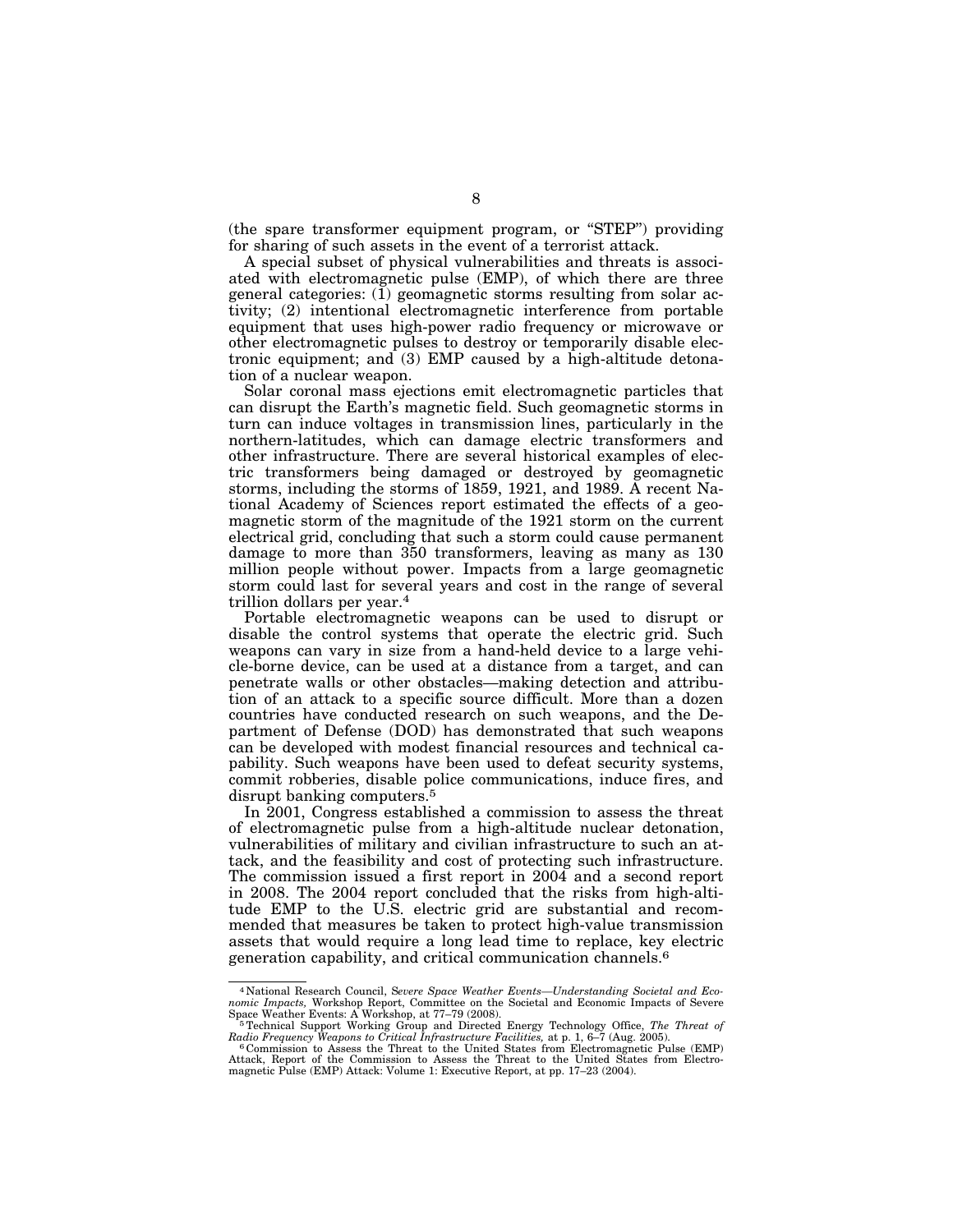The vulnerabilities of the electric grid present substantial risks to U.S. defense assets. A 2008 report by the Defense Science Board's Task Force on DOD Energy Strategy concluded that:

critical missions . . . are almost entirely dependent on the national transmission grid. About 85% of the energy infrastructure upon which DoD depends is commercially owned, and 99% of the electric energy DoD installations consume originates outside the fence. . . . In most cases, neither the grid nor on-base backup power provides sufficient reliability to ensure continuity of critical national priority functions and oversight of strategic missions in the face of a long term (several months) outage.7

An October 2009 report by the Government Accountability Office concluded that of the Department of Defense's 34 most critical global assets, 31 of which rely on commercially operated electricity grids for their primary source of electricity.8

All of the threats to and vulnerabilities of the U.S. electric grid described above have been addressed in multiple hearings in the 110th and 111th Congresses, both in the Subcommittee on Energy and Environment of the Committee on Energy and Commerce, as well as in other committees. In addition, these threats and vulnerabilities were the subject of classified briefings on grid security, provided jointly by multiple federal agencies to the members of the Committee on Energy and Commerce, during both the 110th Congress and the 111th Congress.

Section 215 of the Federal Power Act, enacted as part of the Energy Policy Act of 2005, provides for the establishment of mandatory reliability standards for the bulk-power system, including standards addressing cybersecurity threats. Under section 215, the Federal Energy Regulatory Commission (FERC) has designated the North American Electric Reliability Corporation (NERC) as the electric reliability organization. NERC is responsible for proposing, for FERC review and approval, reliability standards to protect and enhance the reliability of the bulk-power system, including cybersecurity standards. NERC is a not-for-profit corporation, the principal members of which are owners, operators, and users of the bulkpower system. More than 1,800 different entities own or operate components of the bulk-power system that is subject to the NERC standard-setting process. NERC develops standards on an open basis through its standards committee, which is composed of member representatives. Approval of a reliability standard requires a quorum of 75% of the stakeholder ballot pool and support from a supermajority of at least two-thirds of the votes. The process of developing reliability standards is lengthy; for example, the critical infrastructure protection (CIP) standards approved by FERC in January 2008 took three years for NERC to develop. NERC procedures approved in February 2010 allow for an accelerated process

<sup>7</sup>Department of Defense, Report of the Defense Science Board Task Force on DoD Energy Strategy, More Fight—Less Fuel, at 18 (Feb. 2008). 8 U.S. Government Accountability Office, Defense Critical Infrastructure: Actions Needed to

Improve the Identification and Management of Electrical Power Risks and Vulnerabilities to DOD Critical Assets (Oct. 2009) (GAO–10–147).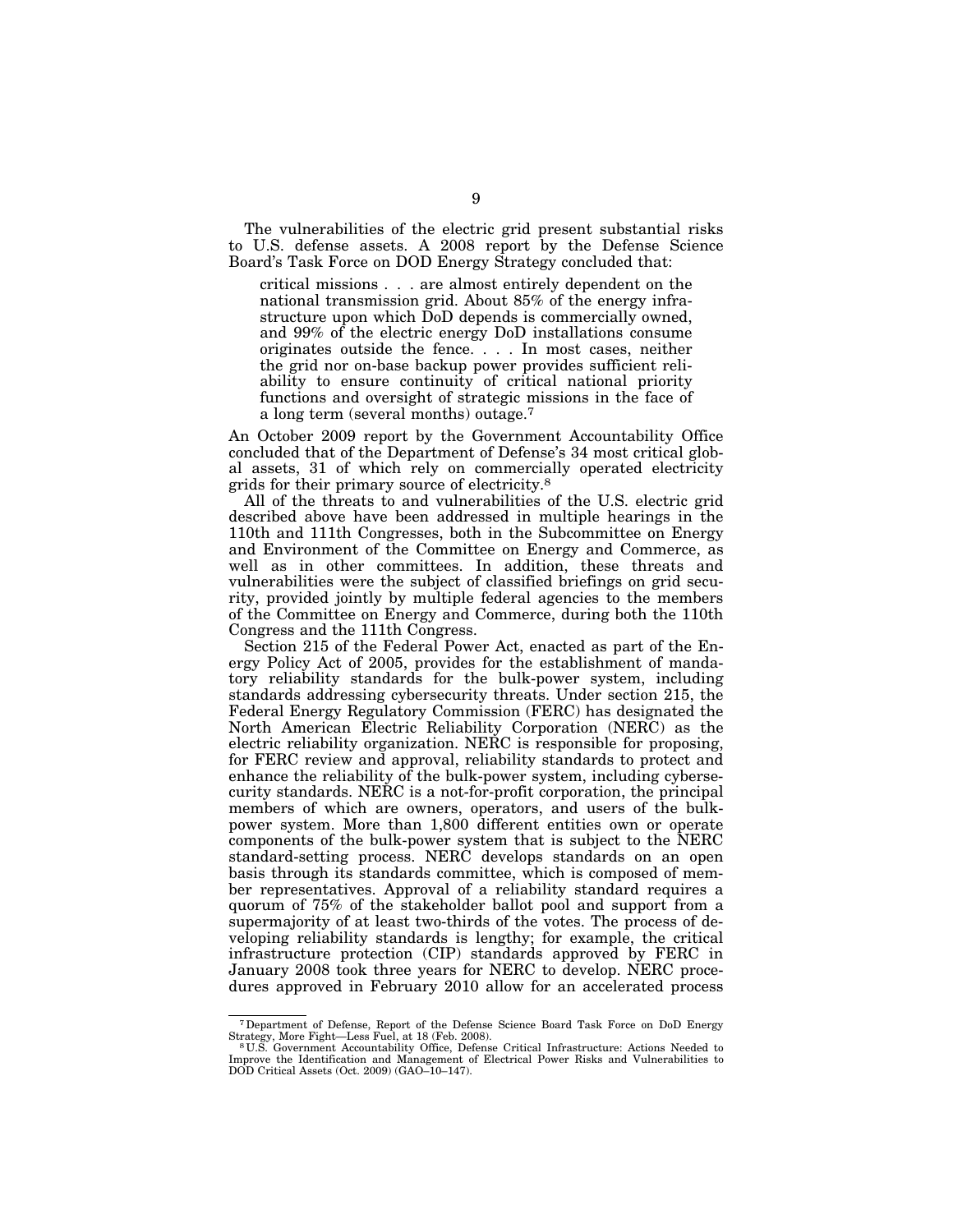for developing standards in case of a ''national security emergency situation," but these procedures have not yet been used.<sup>9</sup>

The Canadian and Mexican electric grids are directly linked to the U.S. bulk-power system, and Canadian (and to a lesser extent Mexican) utilities participate in NERC and have agreed to be subject to NERC-adopted standards. They are not, however, subject to FERC jurisdiction.

Reliability standards developed by NERC and approved by FERC under section 215 apply to the users, owners, and operators of the bulk-power system and are mandatory and subject to enforcement by FERC with respect to U.S. entities. FERC cannot prescribe standards under section 215, but it has authority to direct NERC to develop standards or to modify existing standards. Importantly, the scope of these standards is limited by section 215's definition of the ''bulk-power system,'' which specifically excludes ''facilities used in the local distribution of electric energy.'' Accordingly, these standards do not apply to lower-voltage distribution facilities that normally serve critical defense facilities and other end-users of electricity. In addition, the provisions of section 215 do not apply to Alaska or Hawaii, where a number of important defense facilities are located.

To date, FERC has approved nine CIP reliability standards developed by NERC. With regard to cybersecurity, the CIP standards address critical cyber asset identification, security management controls, personnel and training, electronic security perimeters, physical security of critical cyber assets, systems security management, incident reporting and response planning, and recovery plans for critical cyber assets. In approving these standards, FERC directed that NERC develop revised standards—including a first phase of high-priority modifications and a second phase. On September 30, 2009, FERC approved phase I of the modifications to the standards. The second phase is currently under development. With regard to malicious physical attacks on the bulk-power system, the sole NERC standard is one that requires reporting within industry and to government of disturbances or unusual occurrences, suspected or determined to be caused by sabotage.

NERC's record with regard to grid security vulnerabilities and threats has raised concerns. For example, three years after the identification of the Aurora vulnerability discussed above, NERC still has not proposed any reliability standard directly addressing that vulnerability. In addition, NERC's current CIP standards apply only to "critical assets and associated critical cyber assets," as self-identified by owners and operators of such assets. In a December 2008 NERC survey of self-certification of critical assets and critical cyber assets, only 31% of respondents to the survey, and only 29% of owners and operators of electric generation, identified even a single critical asset. Only 63% of transmission owners identified even a single critical asset. Consequently, a substantial proportion of bulk-power system assets are not actually covered by any CIP standard. NERC expressed its concern with these results in a letter to industry stakeholders dated April 7, 2009, but an April 2010 survey does not indicate any improvement in coverage. Fi-

<sup>9</sup> North American Electric Reliability Corporation, *Reliability Standards Development Procedure,* Version 7 (Feb. 5, 2010).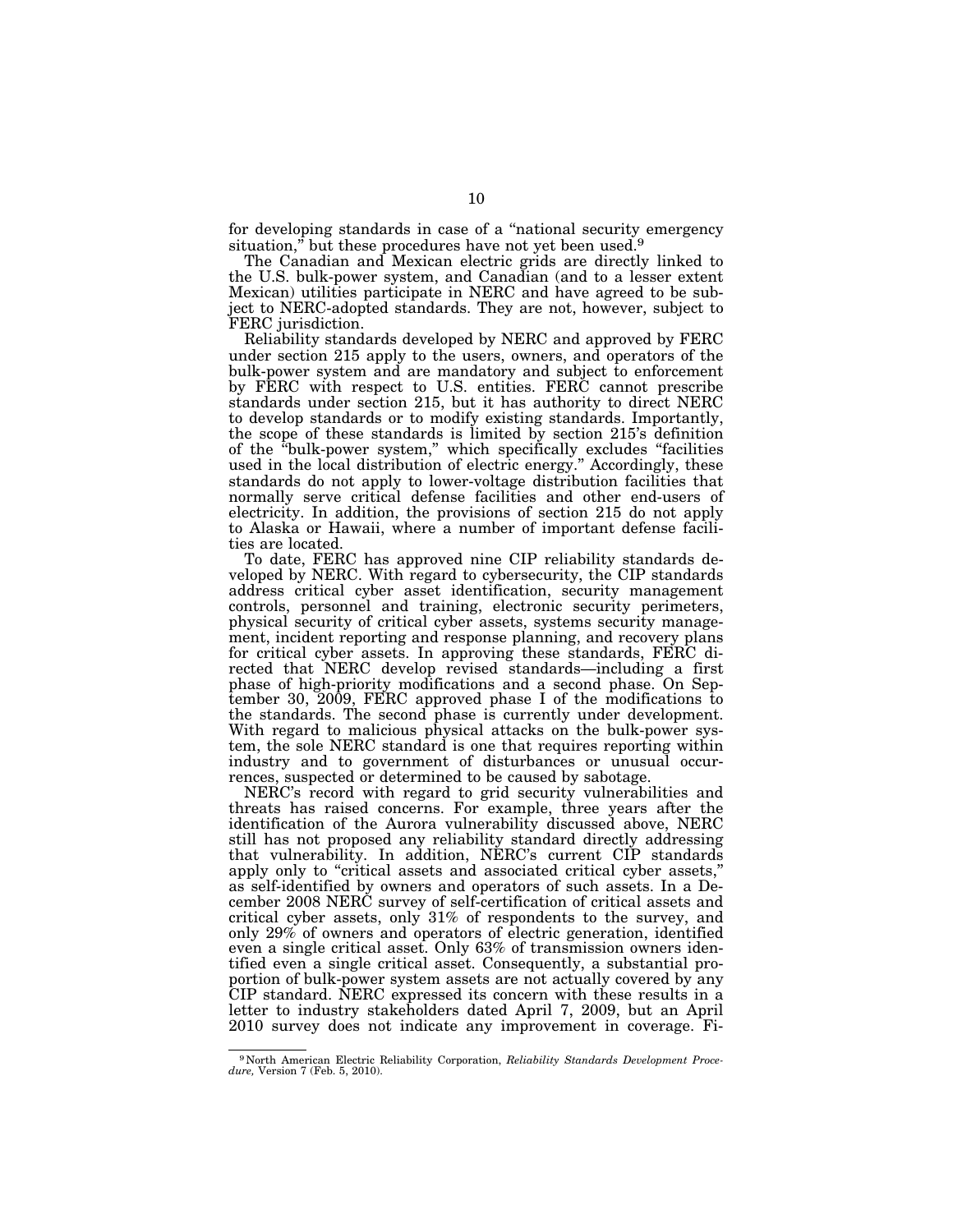nally, in testimony before the Committee, FERC raised concerns about whether NERC's open stakeholder process is capable of addressing rapidly emerging grid security vulnerabilities with sufficient speed and protection of sensitive information.

## LEGISLATIVE HISTORY

H.R. 2165, the Bulk Power System Protection Act of 2009, was introduced by Rep. John Barrow (with Reps. Henry A. Waxman and Edward J. Markey as co-sponsors) on April 29, 2009. On October 27, 2009, the Subcommittee on Energy and Environment held a legislative hearing on this bill and related legislation. In preparation for that hearing, the Subcommittee convened a classified briefing on grid security vulnerabilities and threats for members of the full Committee on Energy and Commerce and staff with appropriate clearances.

After the hearing, the majority and minority staffs of the Subcommittee and full Committee joined in a bipartisan effort to develop grid security legislation. The results of this effort were embodied in a Committee print, considered in markup by the Subcommittee on Energy and Environment on March 24, 2010. The Subcommittee approved by voice vote the Committee print for consideration by the full Committee with the recommendation that the legislation pass. The text of H.R. 5026, which was introduced by Reps. Edward J. Markey and Fred Upton on April 14, 2010, is identical in substance to the text of the Committee print forwarded by the Subcommittee. On April 15, 2010, the Committee on Energy and Commerce held a markup to consider H.R. 5026 and, after approving a manager's amendment in the nature of a substitute by voice vote, unanimously agreed to a motion for final passage of the bill.

### COMMITTEE CONSIDERATION

The Subcommittee on Energy and Environment met in open markup session on March 24,  $2010$ , to consider a Committee Print dated March 22, 2010, on H.R. , to amend the Federal Power dated March 22, 2010, on H.R. \_\_\_\_\_\_, to amend the Federal Power<br>Act to protect the bulk-power system and electric infrastructure critical to the defense of the United States from cybersecurity and other threats and vulnerabilities. Subsequently, the Subcommittee approved the text of the Committee Print to be forwarded to the full Committee without amendments by a voice vote. H.R. 5026 was introduced on April 14, 2010, with the identical language of the Committee Print as approved by the Subcommittee, and was referred to the Committee on Energy and Commerce.

The full Committee met in open markup session on April 15, 2010, to consider H.R. 5026. A manager's amendment by Mr. Waxman was adopted by a voice vote. Subsequently, the Committee ordered H.R. 5026 favorably reported to the House, amended, by a roll call vote of 47 yeas and 0 nays.

## COMMITTEE VOTES

Clause 3(b) of rule XIII of the Rules of the House of Representatives requires the Committee to list the record votes on the motion to report legislation and amendments thereto. The Committee agreed to a motion by Mr. Waxman to order H.R. 5026 favorably reported to the House, amended, by a record vote of 47 yeas and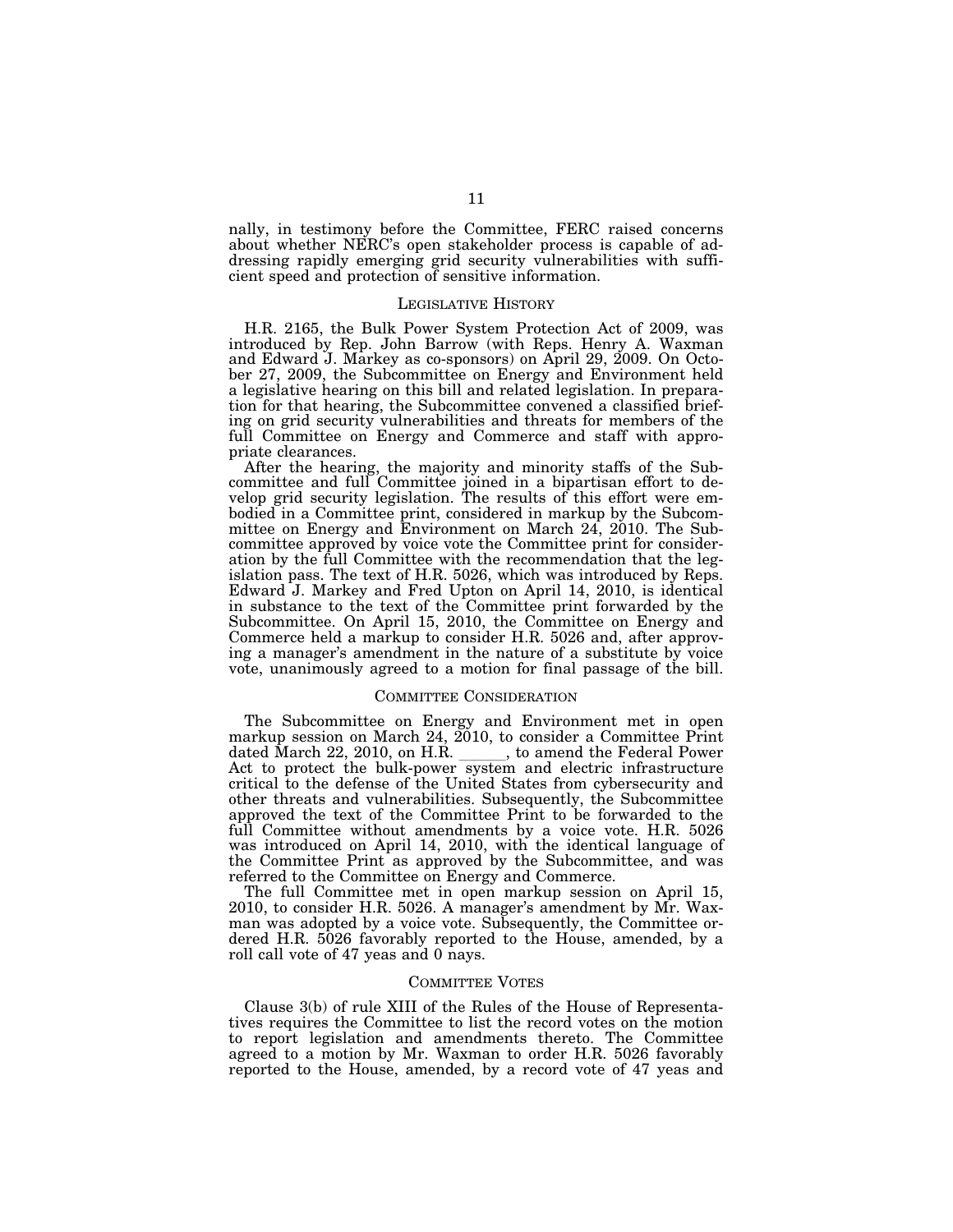0 nays. The following is the recorded vote taken during Committee consideration, including the names of those Members voting for and against: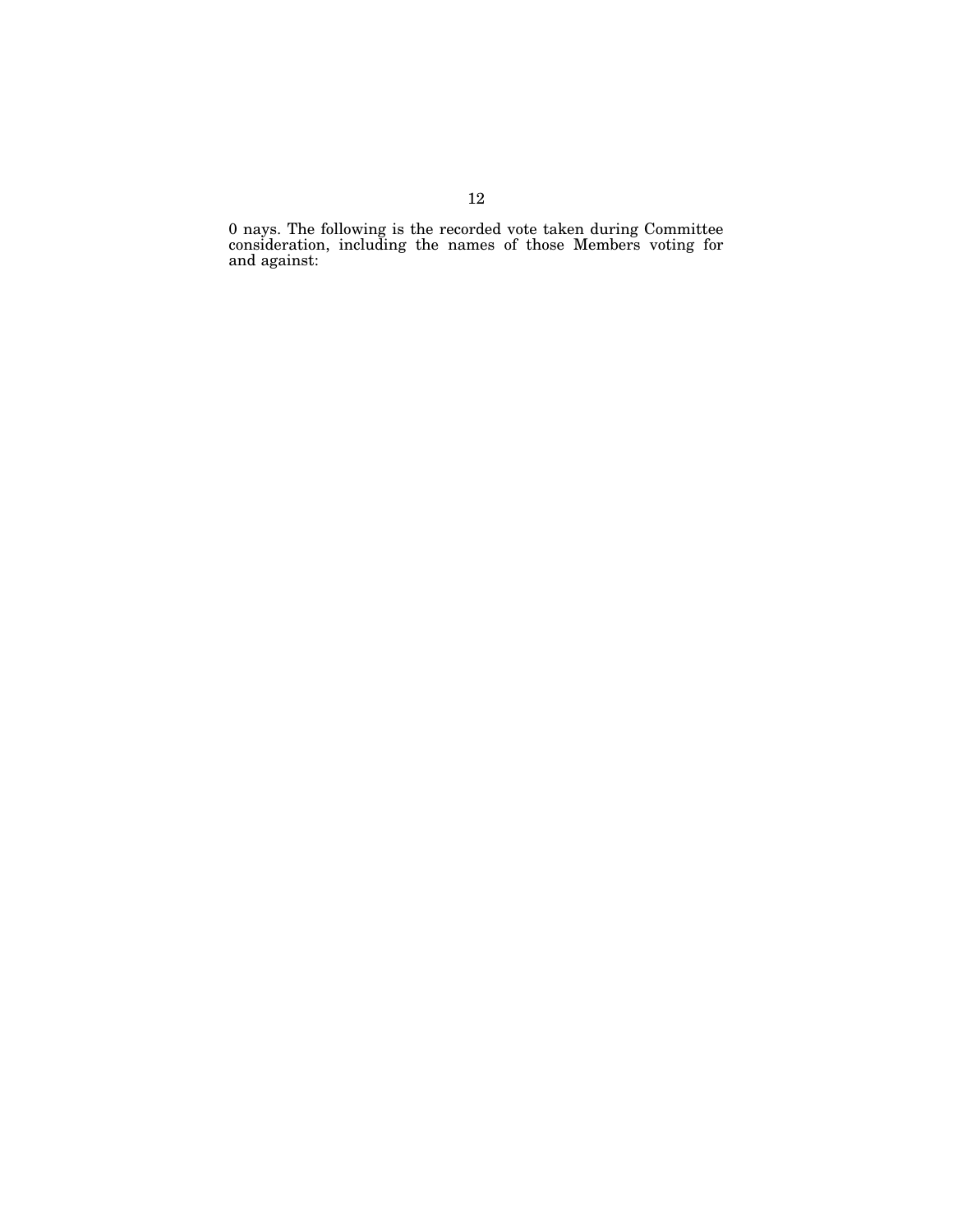# COMMITTEE ON ENERGY AND COMMERCE ~  $111^{7\text{H}}$  CONGRESS ROLL CALL VOTE # 148

 $BILL:$ H.R. 5026, the "Grid Reliability and Infrastructure Defense Act" or the "GRID Act".

A motion by Mr. Waxman to order H.R. 5026 favorably reported to the House, amended. (Final Passage) MOTION:

**DISPOSITION:** AGREED TO by a roll call vote of 47 yeas to 0 nays.

| <b>REPRESENTATIVE</b> | <b>YEAS</b> | <b>NAYS</b> | PRESENT | <b>REPRESENTATIVE</b> | <b>YEAS</b> | <b>NAYS</b> | PRESENT |
|-----------------------|-------------|-------------|---------|-----------------------|-------------|-------------|---------|
| Mr. Waxman            | x           |             |         | Mr. Barton            | X           |             |         |
| Mr. Dingell           | x           |             |         | Mr. Hall              | x           |             |         |
| Mr. Markey            | x           |             |         | Mr. Upton             | x           |             |         |
| Mr. Boucher           |             |             |         | Mr. Stearns           | X           |             |         |
| Mr. Pallone           | X           |             |         | Mr. Whitfield         |             |             |         |
| Mr. Gordon            |             |             |         | Mr. Shinikus          |             |             |         |
| Mr. Rush              | х           |             |         | Mr. Shadegg           | х           |             |         |
| Ms. Eshoo             | X           |             |         | Mr. Blunt             |             |             |         |
| Mr. Stupak            | х           |             |         | Mr. Buyer             | X           |             |         |
| Mr. Engel             |             |             |         | Mr. Radanovich        | x           |             |         |
| Mr. Green             | x           |             |         | Mr. Pitts             | X.          |             |         |
| Ms. DeGette           | x           |             |         | Ms. Bono Mack         | x           |             |         |
| Mrs. Capps            | X           |             |         | Mr. Terry             | X.          |             |         |
| Mr. Doyle             |             |             |         | Mr. Rogers            |             |             |         |
| Ms. Harman            |             |             |         | Mrs. Myrick           |             |             |         |
| Ms. Schakowsky        |             |             |         | Mr. Sullivan          | х           |             |         |
| Mr. Gonzalez          |             |             |         | Mr. Murphy of PA      | x           |             |         |
| Mr. Instee            | Х           |             |         | Mr. Burgess           | x           |             |         |
| Ms. Baldwin           | X           |             |         | Ms. Blackburn         | X           |             |         |
| Mr. Ross              | x           |             |         | Mr. Gingrey           | x           |             |         |
| Mr. Weiner            | x           |             |         | Mr. Scalise           | X           |             |         |
| Mr. Matheson          | х           |             |         | Mr. Griffith          | x           |             |         |
| Mr. Butterfield       | x           |             |         | Mr. Latta             | X           |             |         |
| Mr. Melancon          | x           |             |         |                       |             |             |         |
| Mr. Barrow            | x           |             |         |                       |             |             |         |
| Mr. Hill              | х           |             |         |                       |             |             |         |
| Ms. Matsui            | X           |             |         |                       |             |             |         |
| Mrs. Christensen      | x           |             |         |                       |             |             |         |
| Ms. Castor            | x           |             |         |                       |             |             |         |
| Mr. Sarbanes          | Х           |             |         |                       |             |             |         |
| Mr. Murphy of CT      | x           |             |         |                       |             |             |         |
| Mr. Space             | х           |             |         |                       |             |             |         |
| Mr. McNerney          | х           |             |         |                       |             |             |         |
| Ms. Sutton            | x           |             |         |                       |             |             |         |
| Mr. Braley            | χ           |             |         |                       |             |             |         |
| Mr. Welch             | X           |             |         |                       |             |             |         |

04/15/2010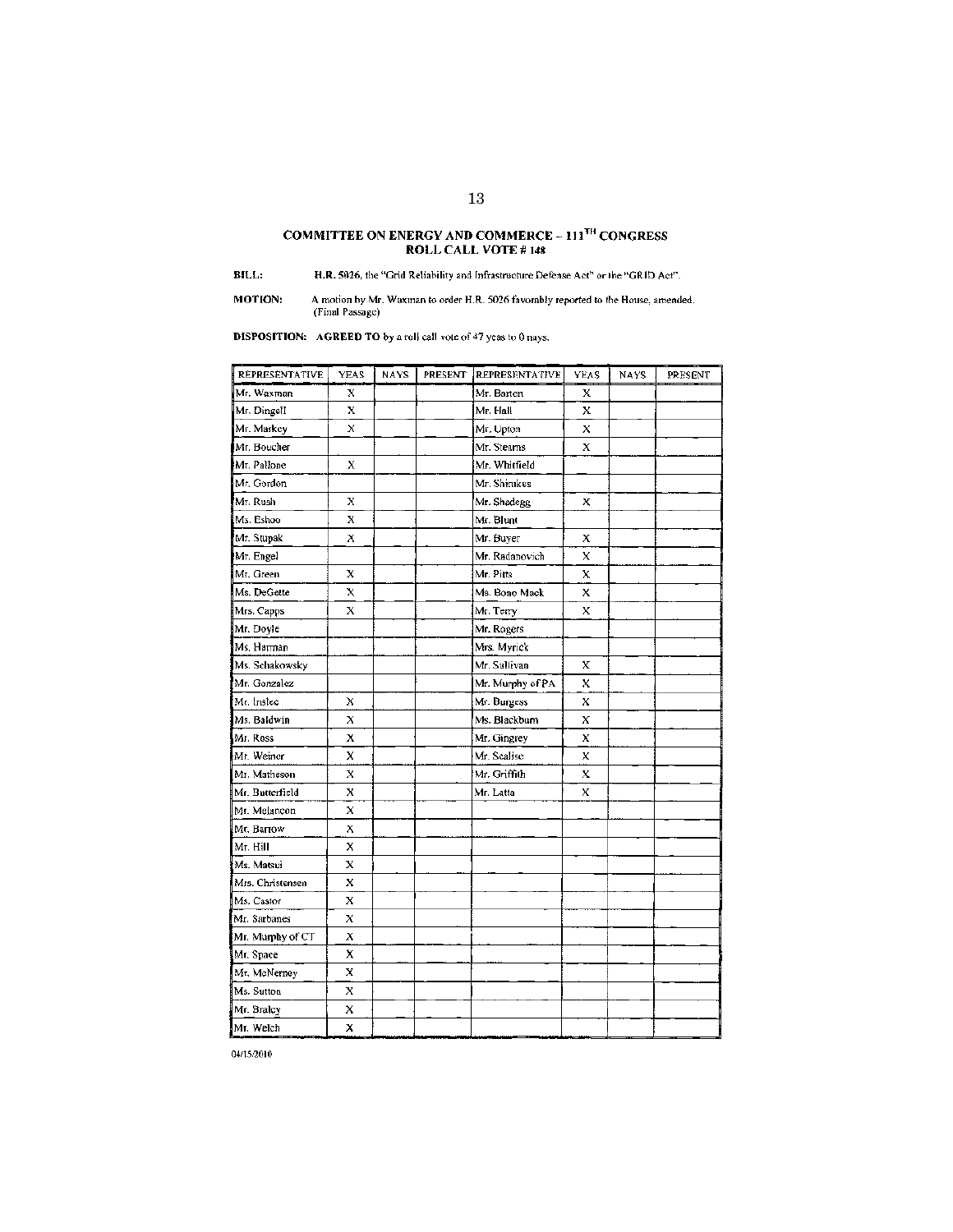## COMMITTEE OVERSIGHT FINDINGS AND RECOMMENDATIONS

In compliance with clause  $3(c)(1)$  of rule XIII of the Rules of the House of Representatives, the findings and recommendations of the Committee are reflected in the descriptive portions of this report.

# NEW BUDGET AUTHORITY, ENTITLEMENT AUTHORITY, AND TAX **EXPENDITURES**

Regarding compliance with clause  $3(c)(2)$  of rule XIII of the Rules of the House of Representatives, the Committee adopts as its own the estimate of budget authority and revenues regarding H.R. 5026 prepared by the Director of the Congressional Budget Office pursuant to section 402 of the Congressional Budget Act of 1974. The Committee finds that H.R. 5026 would result in no new or increased entitlement authority or tax expenditures.

## STATEMENT OF GENERAL PERFORMANCE GOALS AND OBJECTIVES

In accordance with clause  $3(c)(4)$  of rule XIII of the Rules of the House of Representatives, the Committee's performance goals and objectives are reflected in the descriptive portions of this report.

## CONSTITUTIONAL AUTHORITY STATEMENT

Pursuant to clause  $3(d)(1)$  of rule XIII of the Rules of the House of Representatives, the Committee finds that the constitutional authority for H.R. 5026 is provided in Article I, section 8, clauses 3 and 18.

## EARMARKS AND TAX AND TARIFF BENEFITS

H.R. 5026 does not contain any congressional earmarks, limited tax benefits, or limited tariff benefits as defined in clause 9 of rule XXI of the Rules of the House of Representatives.

## ADVISORY COMMITTEE STATEMENT

No advisory committees were created by H.R. 5026 within the meaning of section 5 U.S.C. App., 5(b) of the Federal Advisory Committee Act.

## APPLICABILITY OF LAW TO THE LEGISLATIVE BRANCH

The Committee finds that H.R. 5026 does not relate to the terms and conditions of employment or access to public services or accommodations within the meaning of section 102(b)(3) of the Congressional Accountability Act of 1985.

## FEDERAL MANDATES STATEMENT

The Committee adopts as its own the estimates of federal mandates prepared by the Director of the Congressional Budget Office pursuant to section 423 of the Unfunded Mandate Reform Act.

# COMMITTEE COST ESTIMATE

Pursuant to clause 3(d) of rule XIII of the Rules of the House of Representatives, the Committee adopts as its own the cost estimate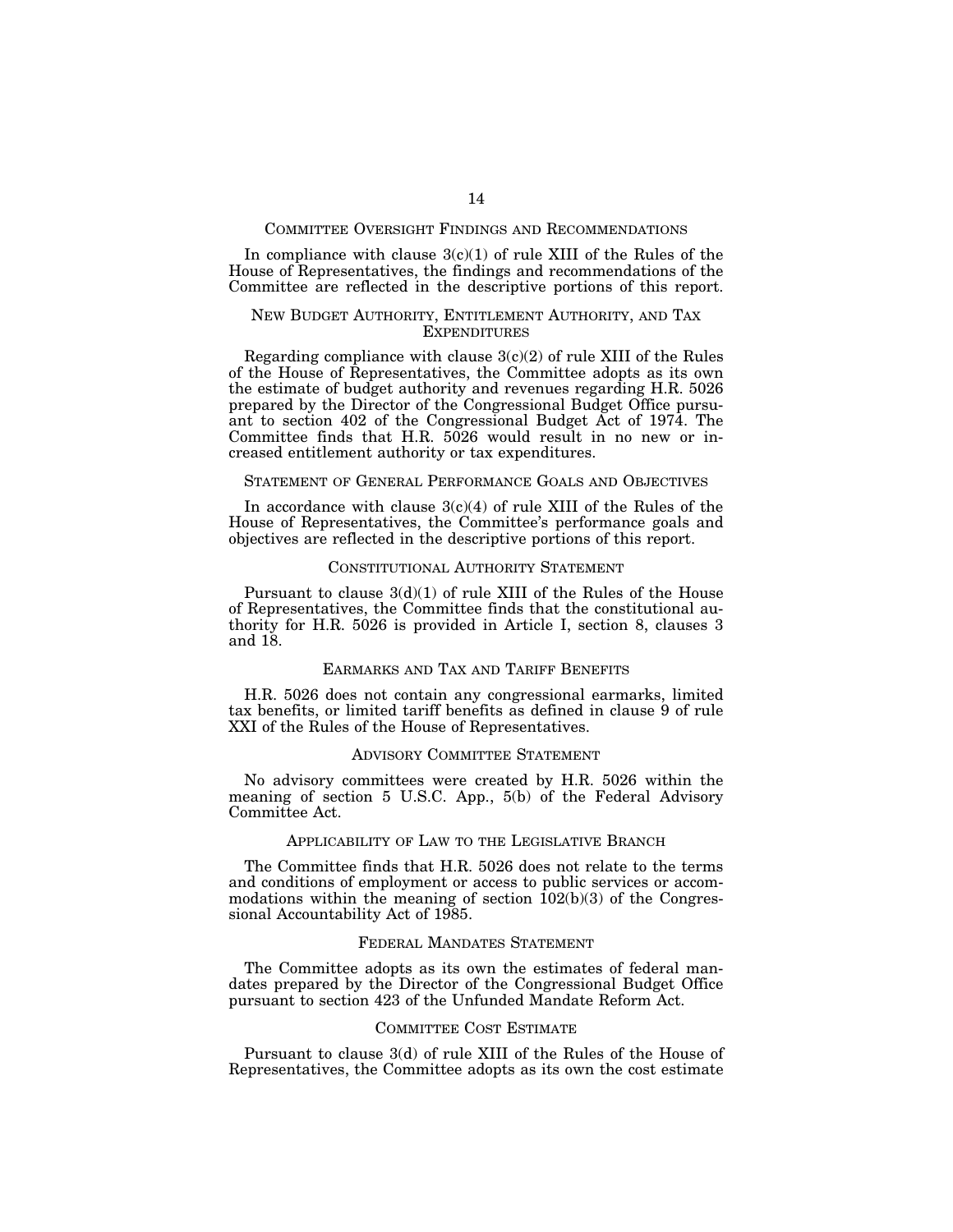on H.R. 5026 prepared by the Director of the Congressional Budget Office pursuant to section 402 of the Congressional Budget Act.

# CONGRESSIONAL BUDGET OFFICE ESTIMATE

Pursuant to clause 3(c)(3) of rule XIII of the Rules of the House of Representatives, the following is the cost estimate on H.R. 5026 provided by the Congressional Budget Office pursuant to section 402 of the Congressional Budget Act of 1974:

MAY 19, 2010.

## Hon. HENRY A. WAXMAN,

*Chairman, Committee on Energy and Commerce, House of Representatives, Washington, DC.* 

DEAR MR. CHAIRMAN: The Congressional Budget Office has prepared the enclosed cost estimate for H.R. 5026, the Grid Reliability and Infrastructure Defense Act.

If you wish further details on this estimate, we will be pleased to provide them. The CBO staff contact is Kathleen Gramp,

Sincerely,

## DOUGLAS W. ELMENDORF.

Enclosure.

# *H.R. 5026—Grid Reliability and Infrastructure Defense Act*

Summary: H.R. 5026 would amend existing law regarding the regulation of electric power transmission facilities. Under current law, most of the standards governing the reliability of the bulkpower system are issued by the Electric Reliability Organization (ERO), subject to approval and enforcement by the Federal Energy Regulatory Commission (FERC). This bill would set deadlines for FERC to issue standards regarding the security of computer networks used in electric power transmission (known as cybersecurity) and other risks to the electric power transmission grid, subject to certain conditions. In addition, both FERC and ERO would be directed to ensure that utilities maintain adequate supplies of large electrical transformers and implement measures to protect their systems against geomagnetic storms (incidents involving solar radiation). Other provisions would authorize a new technical assistance program related to grid security and establish terms and procedures for responding to emergencies, protecting information, and identifying strategically important electric facilities.

CBO estimates that implementing this bill would increase net di- rect spending by about \$5 million over the 2011–2015 period and \$40 million over the 2011–2020 period.<sup>1</sup> Implementing the bill would increase discretionary spending by \$219 million over the 2011–2015 period. CBO estimates that enacting this bill would not affect revenues.

Pay-as-you-go procedures apply because enacting the legislation would affect direct spending.

H.R. 5026 would impose intergovernmental and private-sector mandates, as defined in the Unfunded Mandates Reform Act (UMRA), on owners and operators of electric infrastructure and a private-sector mandate on ERO. Because of uncertainty about the

<sup>1</sup> Enacting H.R. 5026 would not increase direct spending over the 2010–2014 period and would increase direct spending by \$33 million over the 2010–2019 period.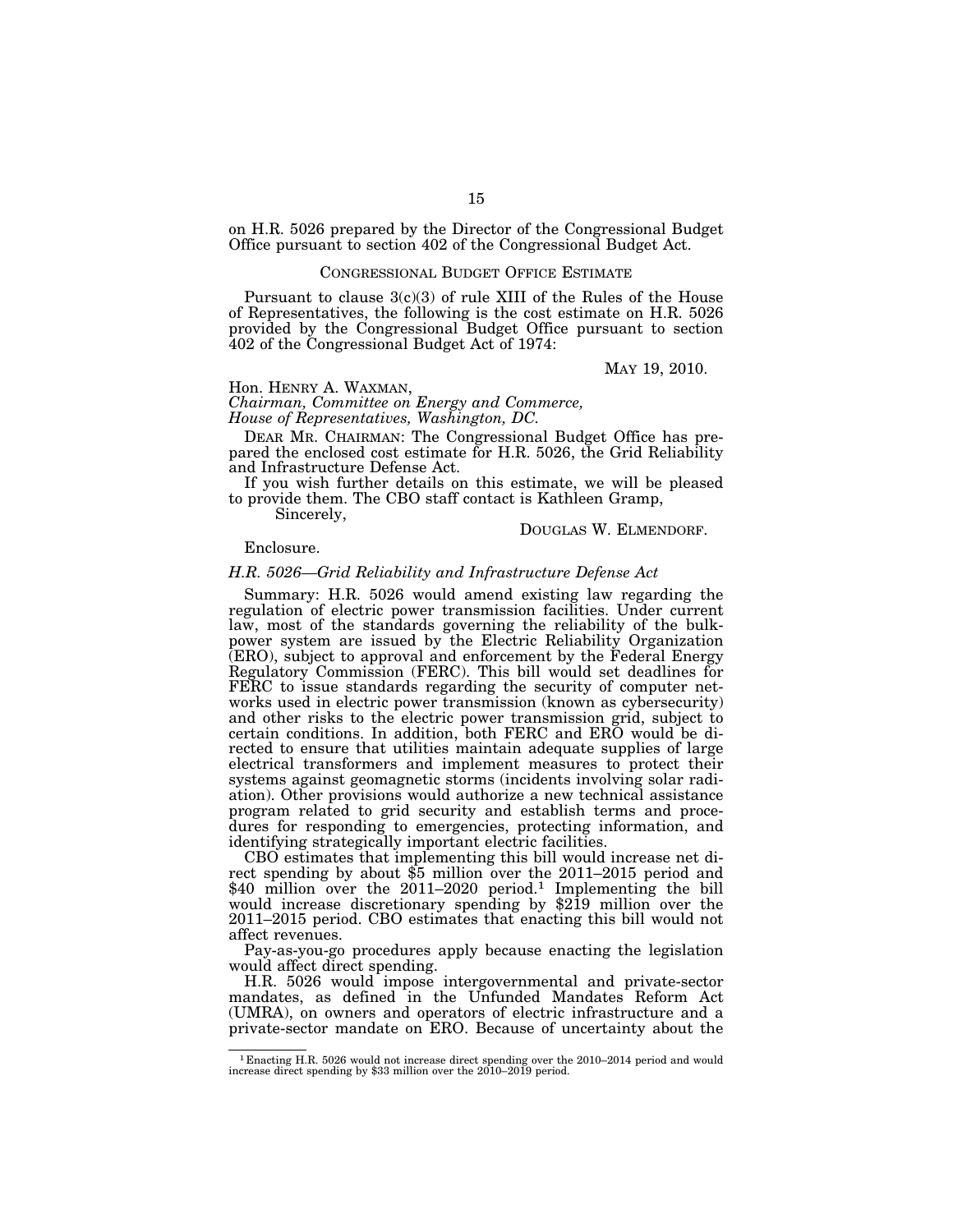number of entities affected, the scope of future regulations, and the implementation timeline, CBO cannot determine whether the aggregate cost of the mandates in the bill would exceed the annual thresholds established in UMRA for intergovernmental or privatesector mandates (\$70 million and \$141 million in 2010, respectively, adjusted annually for inflation).

CBO has not reviewed a provision that would provide FERC with emergency authority to protect the electric transmission grid from security threats for intergovernmental or private-sector mandates. Section 4 of UMRA excludes from the application of that act any legislative provisions that are necessary for national security. CBO has determined that the provision falls within that exclusion.

Estimated cost to the Federal Government: The estimated budgetary impact of H.R. 5026 is shown in the following table. The costs of this legislation fall within budget function 270 (energy).

|                                              | By fiscal year, in millions of dollars- |          |          |          |      |                  |  |  |
|----------------------------------------------|-----------------------------------------|----------|----------|----------|------|------------------|--|--|
|                                              | 2011                                    | 2012     | 2013     | 2014     | 2015 | $2011 -$<br>2015 |  |  |
| CHANGES IN DIRECT SPENDING 1                 |                                         |          |          |          |      |                  |  |  |
|                                              | 0                                       |          |          | 0        | 5    |                  |  |  |
|                                              | 0                                       | $\theta$ | $\Omega$ | $\theta$ | 5    | 5                |  |  |
| CHANGES IN SPENDING SUBJECT TO APPROPRIATION |                                         |          |          |          |      |                  |  |  |
| Federal Power Agencies:                      |                                         |          |          |          |      |                  |  |  |
|                                              | 0                                       |          |          | 4        | 10   | 14               |  |  |
|                                              | 0                                       | U        | $\Omega$ | 4        | 10   | 14               |  |  |
| Department of Energy:                        |                                         |          |          |          |      |                  |  |  |
|                                              | 50                                      | 51       | 51       | 52       | 52   | 256              |  |  |
|                                              | 19                                      | 39       | 45       | 50       | 52   | 205              |  |  |
| <b>Total Changes:</b>                        |                                         |          |          |          |      |                  |  |  |
|                                              | 50                                      | 51       | 51       | 56       | 62   | 270              |  |  |
|                                              | 19                                      | 39       | 45       | 54       | 62   | 219              |  |  |

1 CBO estimates that enacting the bill would increase direct spending by \$40 million over the 2011–2020 period.

Basis of estimate: For this estimate, CBO assumes that the legislation will be enacted near the end of fiscal year 2010, that the necessary funds will be appropriated each year, and that spending patterns will be consistent with historical trends for similar activities.

### *Background*

Taken together, four federal agencies own and operate about 15 percent of the nation's electric power grid, providing much of the transmission service in certain regions of the country. Capital expenditures for the federally owned transmission grid totaled about \$645 million in 2009. Most of those costs were incurred by the Tennessee Valley Authority (TVA) and Bonneville Power Administration (BPA). Spending by TVA and BPA affects direct spending because those agencies are authorized to collect and spend proceeds from the sale of electricity and to borrow funds to finance capital projects. In contrast, the Western Area Power Administration (WAPA) and Southwestern Power Administration (SWPA) rely on annual appropriations for capital investments in transmission reliability measures. Regardless of the method of financing, the federal power agencies are required by law to set electricity prices high enough to recoup capital investments over the useful life of the assets.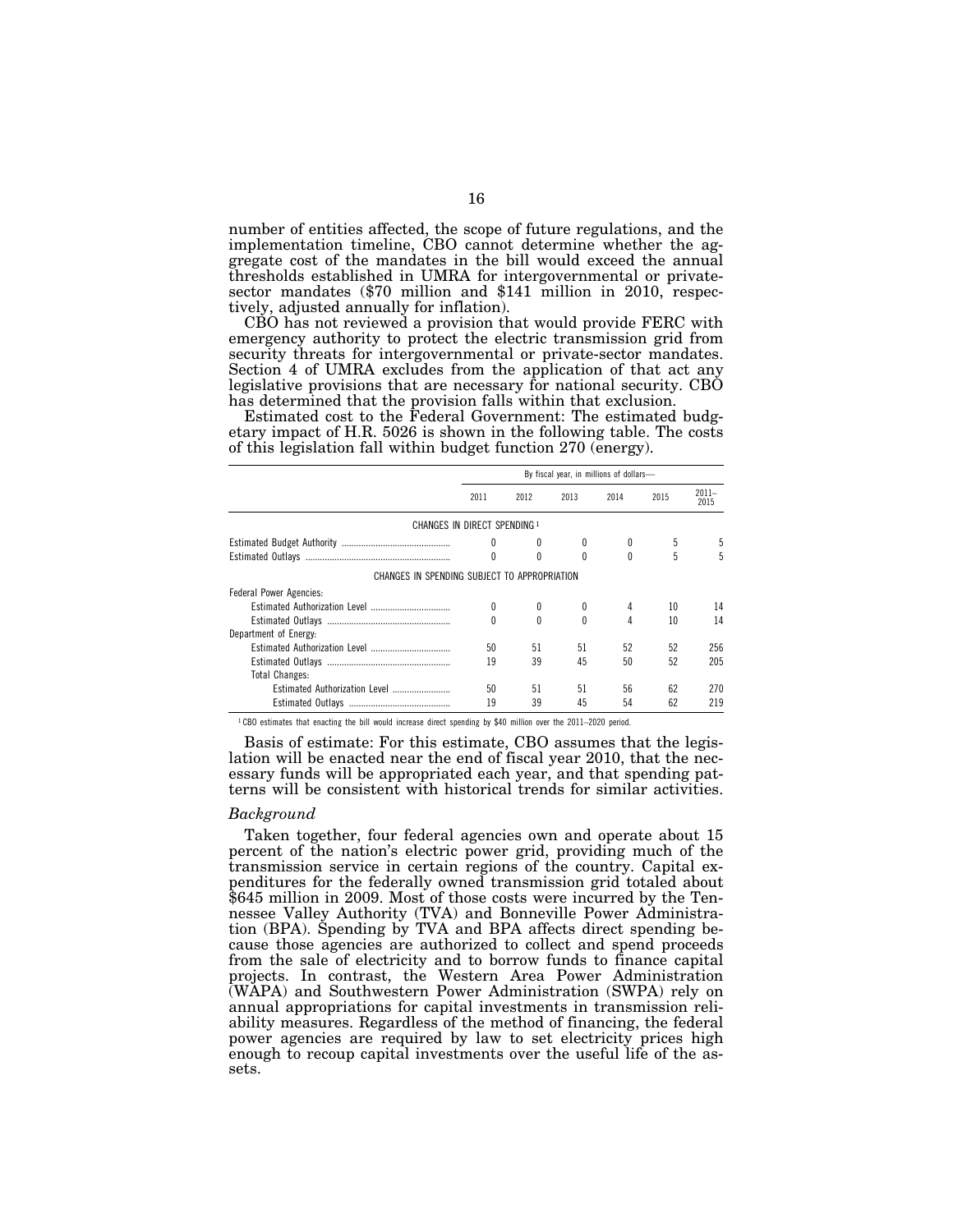CBO estimates that H.R. 5026 would increase both direct spending and spending subject to appropriation for additional capital investments by federal power agencies. CBO estimates that other provisions of the bill would further increase spending subject to appropriation.

## *Additional capital spending by federal power agencies (Direct spending and spending subject to appropriation)*

The budgetary impacts of this legislation on the federal power agencies would depend on the scope and substance of future regulations that are developed to implement it. FERC and ERO would be directed to require utilities to address various threats, taking into consideration the likelihood of those events and the cost-effectiveness of any mitigation measures. Given the lead times involved in changing standards for electric utilities, CBO expects that most of the budgetary impacts resulting from those rules would occur after 2014 and would involve only modest changes in performance standards through 2020.

Assuming appropriation of the necessary amounts, CBO estimates that implementing H.R. 5026 would increase discretionary spending by WAPA and SWPA by \$14 million over the 2011–2015 period, and additional amounts thereafter. In addition, we estimate that additional capital spending by TVA and BPA would increase direct spending by about \$40 million, net of recoveries from ratepayers, over the 2011–2020 period.

Acquiring Additional Transformer Capacity. CBO expects that the regulations developed under this bill for large transformers would initially mirror the requirements of the industry's existing voluntary program for sharing spare transformers in the event of a terrorist attack. CBO estimates that complying with those benchmarks would have a negligible effect on spending by TVA, BPA, and SWPA because those agencies have sufficient spare transformers to meet the voluntary guidelines. In contrast, we estimate that WAPA would spend about \$12 million over the 2011–2015 period to acquire additional transformers, assuming appropriation of the necessary amounts. Additional costs would occur after 2015 for WAPA. Costs for all of the agencies could be higher if the new rules require utilities to increase the number of spare transformers, which cost between \$1 million and \$15 million each.

Mitigating Other Risks to Transmission Systems. Currently, there are no standards that address risks posed by natural or malicious disruptions to the grid, such as geomagnetic storms and electromagnetic pulses from weapons. As a result, CBO expects that directives addressing those threats would increase capital spending by the federal power agencies. Government reports have identified various actions that could be taken to mitigate those risks, with costs for the entire industry estimated to range from a few hundred million dollars (for example, for equipment that protects generators or transformers) to over a billion dollars (for example, for comprehensive strategies for the utility industry). For this estimate, CBO assumes that near-term measures would primarily involve small upgrades to equipment and facilities and would increase capital spending on bulk power facilities by less than 1 percent annually. On that basis, CBO estimates that those investments would increase net direct spending by TVA and BPA by about \$40 million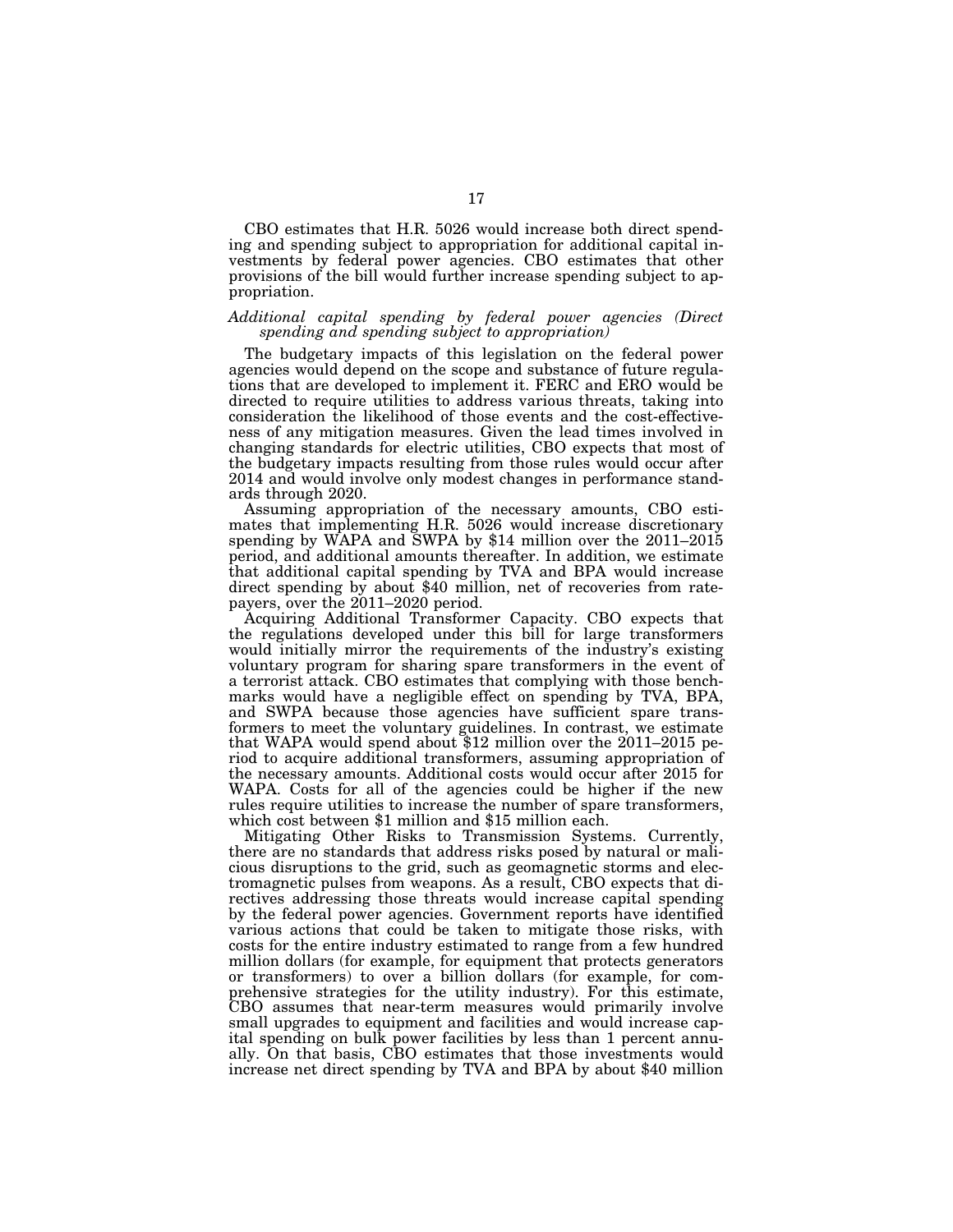over the 2011–2020 period, and discretionary spending for WAPA and SWPA by about \$2 million over the 2011–2015 period.

Finally, CBO estimates that other provisions in the bill concerning the security of computer networks used by the federal power agencies would have a negligible budgetary impact because the new standards would be similar to those followed by federal agencies as a result of other statutory directives.

## *Other impacts on spending subject to appropriation*

H.R. 5026 would direct the Secretary of Energy to establish a new technical assistance program related to grid security. According to the Department of Energy (DOE), the proposed program would build on existing efforts related to cybersecurity (currently funded at around \$40 million annually) and would focus in particular on developing technologies to mitigate risks associated with geomagnetic storms or certain malicious acts. The bill would direct DOE to establish an outreach program to share expertise developed through those activities. Finally, H.R. 5026 would establish new requirements related to security clearances and sharing sensitive information on grid security among federal agencies.

Based on information from DOE, CBO estimates that those activities would cost about \$200 million over the 2011–2015 period, with additional spending occurring in later years. That estimate is based on the cost of similar programs and reflects historical spending patterns for activities related to research, development, and technical assistance.

In addition, CBO expects that implementing H.R. 5026 would expand FERC's workload and increase the agency's administrative costs, which are controlled through annual appropriation acts. Because FERC recovers 100 percent of its costs through user fees, any such increases in its costs would be offset by an equal change in fees that the commission charges, resulting in no net budgetary impact.

Pay-As-You-Go considerations: The Statutory Pay-As-You-Go Act of 2010 establishes budget reporting and enforcement procedures for legislation affecting direct spending or revenues. The net changes in outlays that are subject to those pay-as-you-go procedures are shown in the following table.

CBO ESTIMATE OF PAY-AS-YOU-GO EFFECTS FOR H.R. 5026 AS ORDERED REPORTED BY THE HOUSE COMMITTEE ON ENERGY AND COMMERCE ON APRIL 15, 2010

|                                                  | By fiscal year, in millions of dollars- |                |              |      |      |                 |      |      |      |      |      |                  |                  |
|--------------------------------------------------|-----------------------------------------|----------------|--------------|------|------|-----------------|------|------|------|------|------|------------------|------------------|
|                                                  | 2010                                    | 2011           | 2012         | 2013 | 2014 | 2015            | 2016 | 2017 | 2018 | 2019 | 2020 | $2010 -$<br>2015 | $2010 -$<br>2020 |
| NET INCREASE OR DECREASE $($ $ )$ in the deficit |                                         |                |              |      |      |                 |      |      |      |      |      |                  |                  |
| Statutory Pay-As-You-<br>Go Impact               |                                         | $\overline{0}$ | $\mathbf{0}$ |      |      | 0 0 5 7 7 7 7 7 |      |      |      |      |      | -5               | 40               |

Intergovernmental and private-sector impact: H.R. 5026 would impose intergovernmental and private-sector mandates, as defined in UMRA, on owners and operators of electric infrastructure and a private-sector mandate on the Electric Reliability Organization. Because of uncertainty about the number of entities affected, the scope of future regulations, and the implementation timeline, CBO cannot determine whether the aggregate cost of the mandates in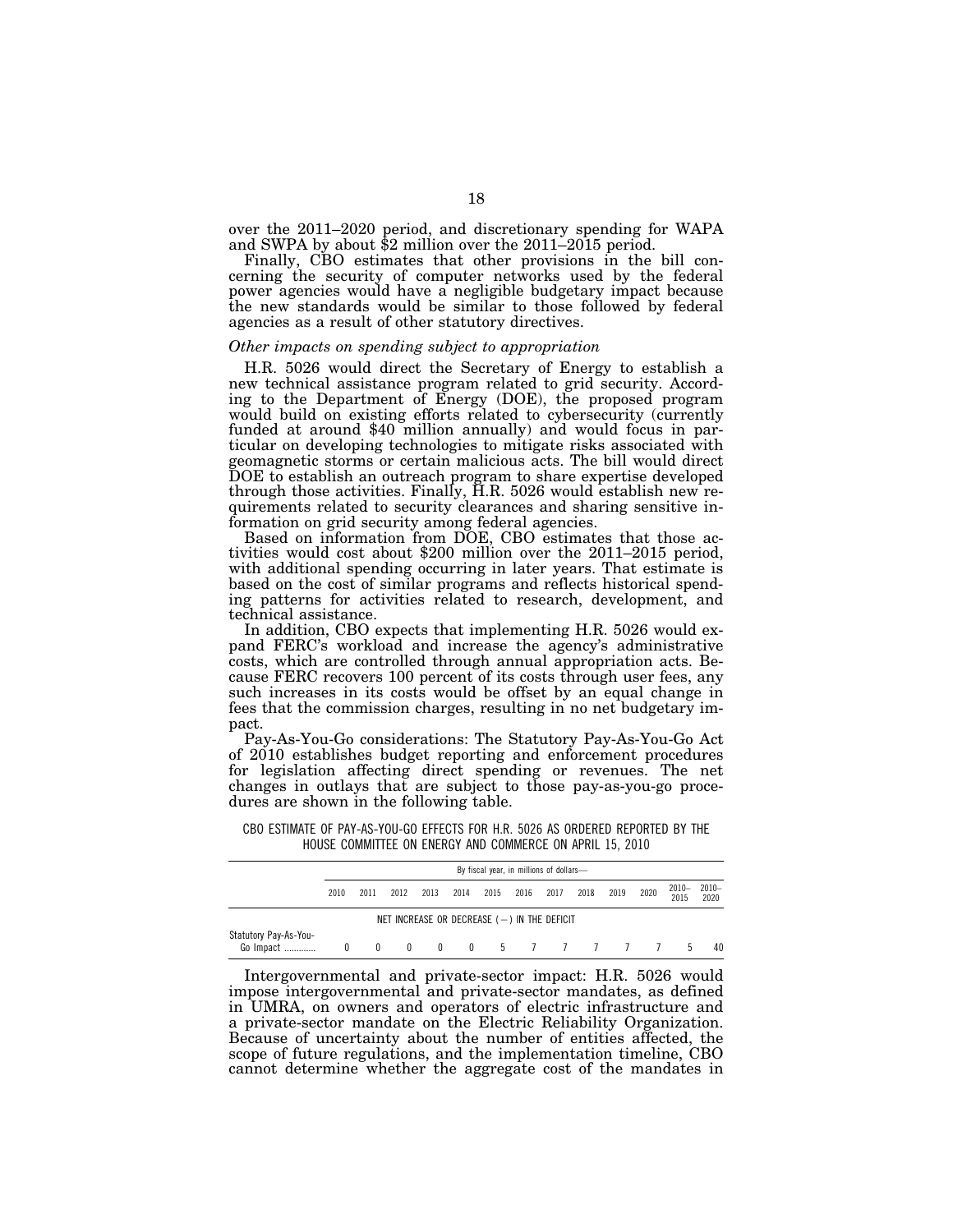the bill would exceed the annual thresholds established in UMRA for intergovernmental and private-sector mandates (\$70 million and \$141 million in 2010, respectively, adjusted annually for inflation).

CBO has not reviewed a provision that would provide FERC with emergency authority to protect the electric transmission grid from security threats for intergovernmental or private-sector mandates. Section 4 of UMRA excludes from the application of that act any legislative provisions that are necessary for national security. CBO has interpreted that exclusion to encompass provisions dealing with activities that are immediately necessary to protect vital national security interests. CBO has determined that the provision dealing with emergency authority falls within the exclusion for national security.

## *Mandates that apply to both public and private entities*

By requiring ERO and FERC to issue new standards to address vulnerabilities in the nation's energy grid, the bill would impose mandates on public and private owners and operators of electric infrastructure. The standards would address vulnerabilities related to cybersecurity, disruptions related to geomagnetic or electromagnetic events and unexpected losses of large transformers. Based on information from FERC and industry sources, the cost of complying with each of the mandates could equal tens of millions of dollars annually, depending on the scope and implementation timeline of future regulations. Because of those uncertainties, however, CBO cannot estimate the total costs of the mandates.

Cybersecurity. The bill would require owners and operators of electric infrastructure to implement measures to mitigate the risk to the power grid from cybersecurity vulnerabilities. FERC would establish the standards for cybersecurity and implementation timelines after an assessment of current standards.

Geomagnetic Storms and Electromagnetic Pulse Events. The bill would require owners and operators of electric infrastructure to protect against risks posed by natural or malicious disruptions to the grid resulting from geomagnetic storms or electromagnetic pulse events. Based on information from government reports, potential mitigation measures could involve significant capital investments in equipment and facilities.

Large Transformers. The bill would require owners and operators of large transformers to maintain an adequate supply of spare transformers in order to restore the reliability of the power grid if any transformer is disabled. The number of spare transformers required by the bill would depend on future regulations.

# *Mandate that applies to public entities only*

The bill would preempt state, local, and tribal laws relating to the disclosure of information or records. Those preemptions would be intergovernmental mandates as defined in UMRA, but CBO estimates that they would impose no duty on states that would result in additional spending.

## *Mandate that applies to private entities only*

Under current law, FERC has the authority to require the ERO to develop reliability standards. The bill would impose a private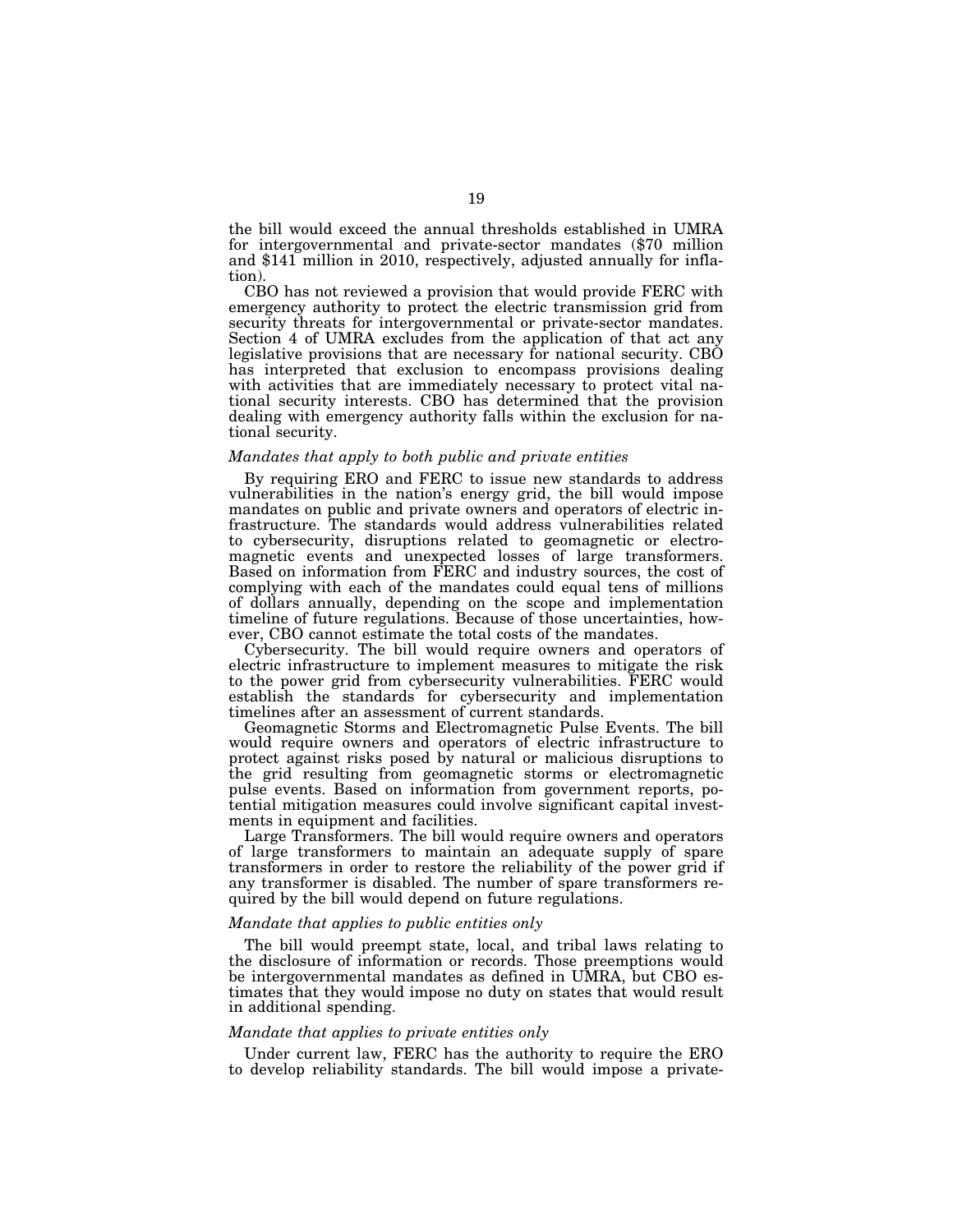sector mandate by requiring ERO to develop standards earlier than it would have under current law. Based on information from ERO, CBO estimates that the cost to develop the standards would be small in relation to the annual threshold for private-sector mandates.

Estimate prepared by: Federal Costs: Kathleen Gramp (federal power agencies), Megan Carroll (FERC, DOE); Impact on state, local, and tribal governments: Ryan Miller; Impact on the private sector: Amy Petz.

Estimate approved by: Theresa Gullo, Deputy Assistant Director for Budget Analysis.

## SECTION-BY-SECTION ANALYSIS OF THE LEGISLATION

## *Section 1. Short title*

This section provides that the short title of the bill is the "Grid" Reliability and Infrastructure Defense Act'' or the ''GRID Act''.

## *Section 2. Amendment to the Federal Power Act*

Subsection (a) of this section would amend the Federal Power Act to add a new section 215A, providing FERC new authorities to protect the electric grid against cyber and other threats and vulnerabilities, as well as from geomagnetic storms created by coronal mass ejections and other solar activity.

Subsection (a) of the new section 215A provides a number of definitions. The definition of ''bulk-power system'' is the same as in the existing section 215 of the Federal Power Act. As a result, except with regard to electric infrastructure serving critical defense facilities, the new authorities established by the bill would extend to matters affecting the reliability of the ''bulk-power system''—providing the same coverage as the existing section 215 of the Federal Power Act, enacted as part of the Energy Policy Act of 2005, which provides authority to establish mandatory reliability standards for the bulk-power system. As the agency charged with administering section 215A, FERC has the authority to interpret this and the other definitions included in subsection (a).

Subsection (b) of the new section 215A gives FERC authority to issue emergency orders to protect against a "grid security threat," with or without notice, if the President notifies the Commission (either directly or through the Secretary of Energy) that an imminent "grid security threat" exists. The term "imminent" in this context means that the grid security threat is urgent, impending, or near at hand, but does not necessarily require that it be immediate in time. A grid security threat is defined under subsection (a) as a substantial likelihood of one of the following acts or events, provided there is a substantial likelihood the act or event would have a significant adverse effect on the reliability of the bulk-power system or of defense critical electric infrastructure:

• a malicious act using electronic communication (i.e., a cyber attack) or an electromagnetic pulse (i.e., one or more pulses of electromagnetic energy, such as radio frequency or microwave, emitted by a device capable of disabling, disrupting, or destroying electronic equipment by means of such a pulse);

• a geomagnetic storm (i.e., a solar storm); or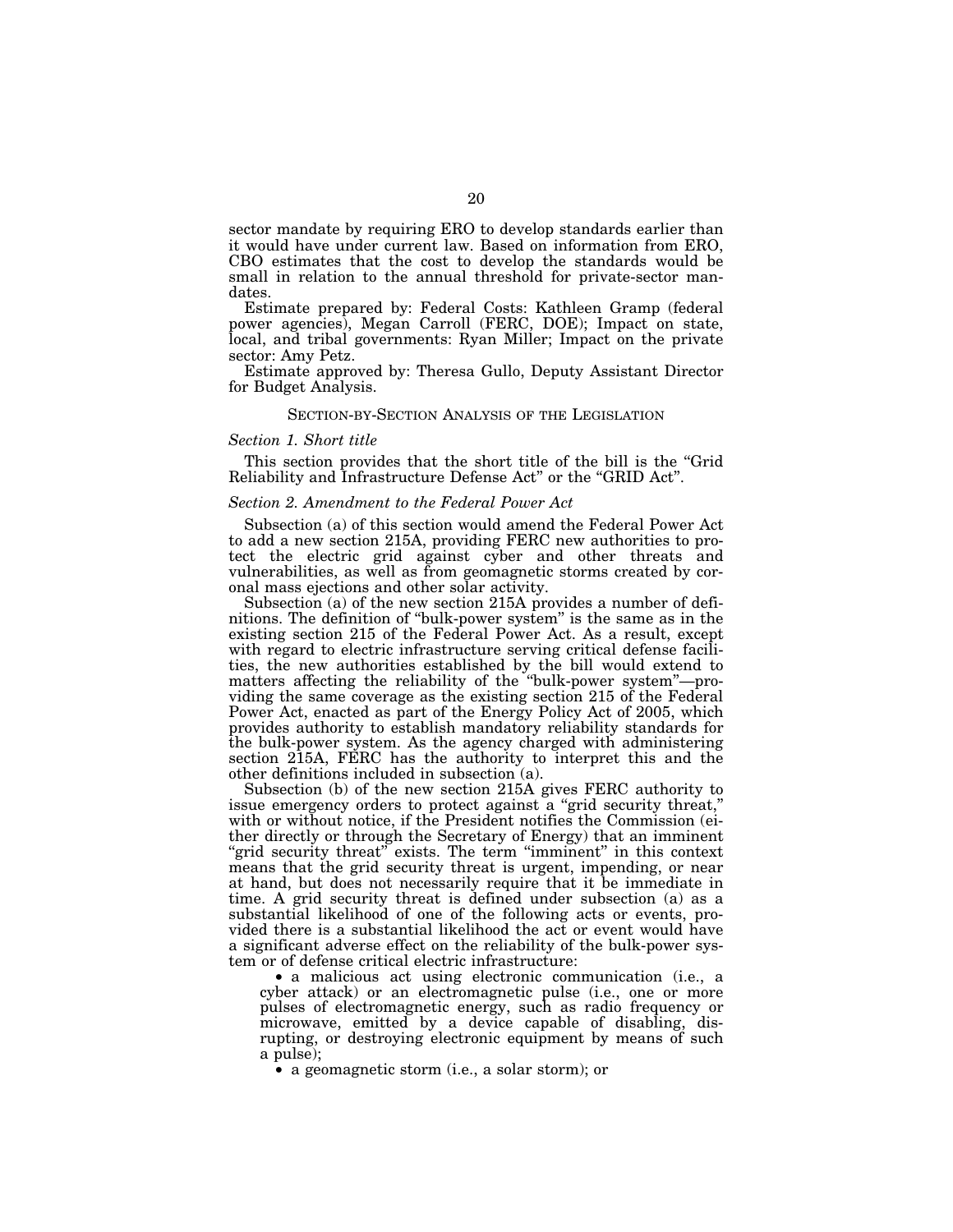• a direct physical attack on the bulk power infrastructure or on defense critical electric infrastructure.

A malicious act ''using electronic communication'' is intended to refer to an act using the electronic communication as an actual vector for the attack (i.e., a cyber attack), as opposed to an act in which electronic communications are used only incidentally, such as the use of electronic communication to plan or execute a physical attack.

Subsection (b) requires the President or Secretary of Energy to promptly notify the relevant congressional committees whenever the President provides a written directive or determination of a grid security threat to FERC under the subsection. Subsection (b) provides for the discontinuance of an order issued under this subsection whenever any of the following first occurs: the President determines the grid security threat no longer exists, FERC determines the emergency measures are no longer needed to protect against the threat, or one year elapses from the date the order was issued.

Subsection (b) also provides FERC with authority to establish a mechanism for owners, operators, or users of the bulk-power system to recover prudently incurred costs of complying with an order under subsection (b) if FERC determines that such entities cannot otherwise recover such costs through market prices or rates. Nothing in this provision is intended to prevent or affect use of other existing mechanisms for the recovery of costs incurred in compliance with this subsection or the remainder of the new section 215A under existing procedures or mechanisms, whether under the Federal Power Act or state law.

Subsection (c)(1) of the new section 215A provides FERC authority to promulgate a rule or issue an order, after notice and comment, requiring implementation of measures to protect against any "grid security vulnerability" that FERC determines has not been adequately addressed by a NERC reliability standard developed and approved under section 215. Subsection (a) defines a grid security vulnerability as a weakness that, in the event of a malicious act using electronic communication (i.e., a cyber attack) or an electromagnetic pulse, would pose a substantial risk of disruption to the operation of those electronic devices or communication networks that are essential to the reliability of the bulk-power system. Before promulgating a rule or issuing an order to address a grid security vulnerability under subsection (c)(1), FERC, to the extent practicable in light of the urgency of the need for action, is required to request and consider recommendations from NERC regarding such a rule or order. FERC may establish an appropriate deadline for NERC's submission of such recommendations.

Subsection  $(c)(2)$  specifically requires FERC, within 180 days of enactment, to promulgate a rule or issue an order requiring measures to address the ''Aurora vulnerability'' to cyber attack that was identified three years ago.

Subsection (c)(3) directs FERC to approve a proposed NERC reliability standard (under section 215) that addresses a grid security vulnerability identified under subsection  $(c)(1)$  or  $(c)(2)$  unless FERC determines that the NERC standard does not adequately protect against the vulnerability. If FERC approves a proposed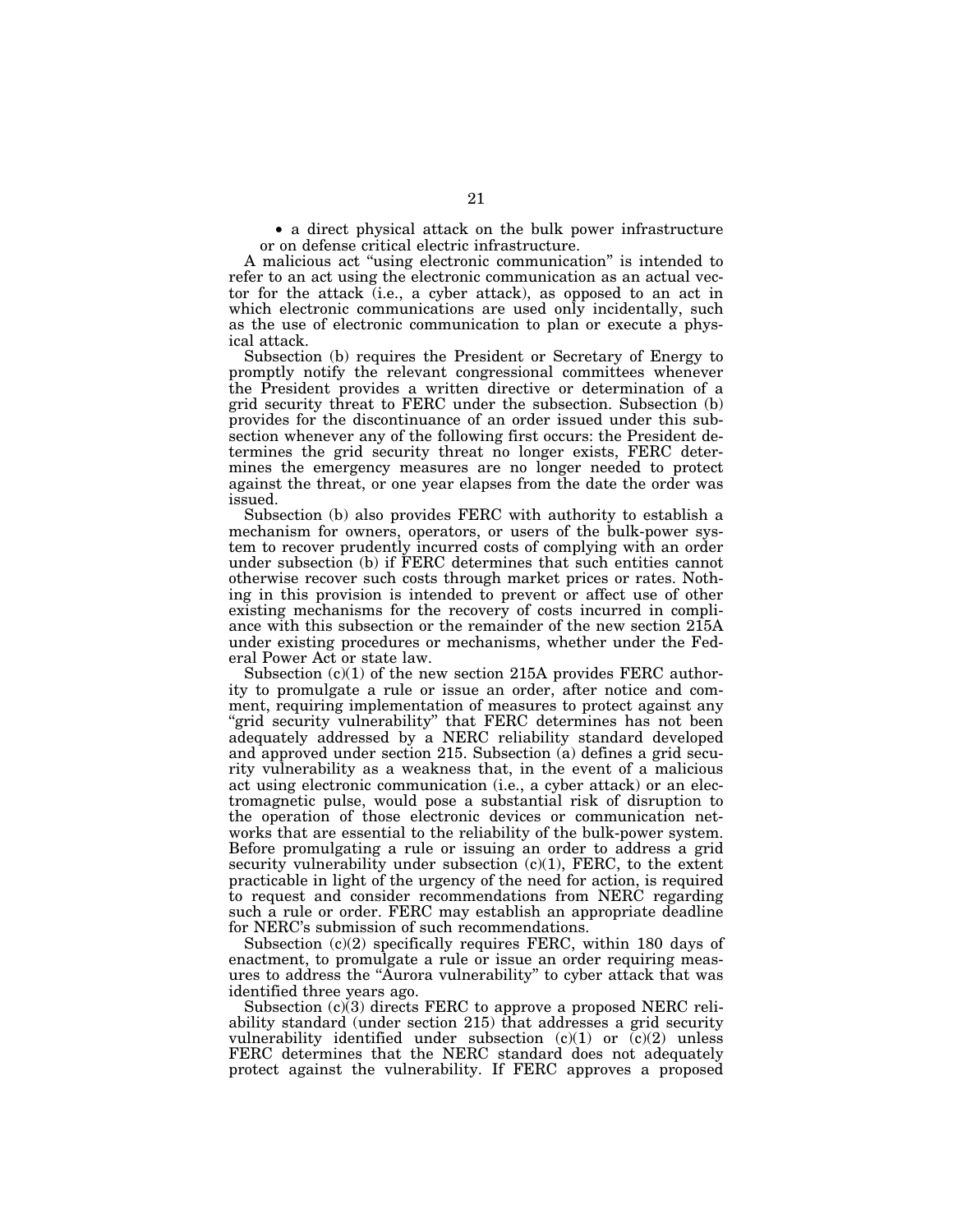NERC standard, the corresponding FERC rule or order must be rescinded.

Subsection (c)(4) requires FERC to direct NERC to submit for approval a reliability standard under section 215 to protect the bulkpower system against geomagnetic storms. FERC is directed to identify the nature and magnitude of the reasonably foreseeable geomagnetic storm events against which the standards should protect, similar to the identification of a ''design basis threat.'' The standards must balance risks against the cost of protecting against those risks.

Subsection (c)(5) requires FERC to direct NERC to submit for approval a reliability standard under section 215 to require adequate availability of large transformers to ensure the reliability of the bulk-power system in the event of a reasonably foreseeable physical or other attack or a geomagnetic storm. FERC is directed to identify the nature and magnitude of the attack or event against which the standard must protect, similar to the identification of a ''design basis threat.'' The standard must allow entities required to comply with the standard the option of complying either individually or jointly (e.g., through a spare transformer sharing program), and must balance risks against the cost of protecting against those risks.

Subsection (d) of the new section 215A directs the President to designate not more than 100 facilities located in the United States that are critical to the defense of the United States and vulnerable to interruption of an external supply of electricity to the facility. The bill classifies electric infrastructure that is not part of the bulk-power system, that serves such a facility, and that is not owned or operated by the owner or operator of the designated facility, as ''defense critical electric infrastructure.'' If FERC, in consultation with the owner or operator of a designated critical facility, identifies a vulnerability in such infrastructure to a cyber attack or attack using an electromagnetic pulse that has not adequately been addressed, FERC has authority to promulgate a rule or issue an order, after notice and opportunity for comment, to require measures to protect such infrastructure. Infrastructure can be exempted from such rules or orders, on a case-by-case basis, if FERC, in consultation with the owner or operator of the designated critical facility, determines that such infrastructure is adequately protected. An owner or operator of defense critical electric infrastructure shall be required to take such required measures only to the extent that the owners or operators of a facility designated by the President that rely on such infrastructure agree to bear the full incremental costs of compliance with such a rule or order.

Subsection (e) of the new section 215A addresses the treatment of ''protected information,'' defined as information designated as such by FERC that is not classified national security information; that was developed or submitted in connection with the implementation of this section; that specifically discusses grid security threats, grid security vulnerabilities, or defense critical electric infrastructure vulnerabilities, or plans, procedures or measures to address such threats or vulnerabilities; and the unauthorized disclosure of which could be used in a malicious manner to impair the reliability of the bulk power system. The bill exempts such information from disclosure under the Freedom of Information Act or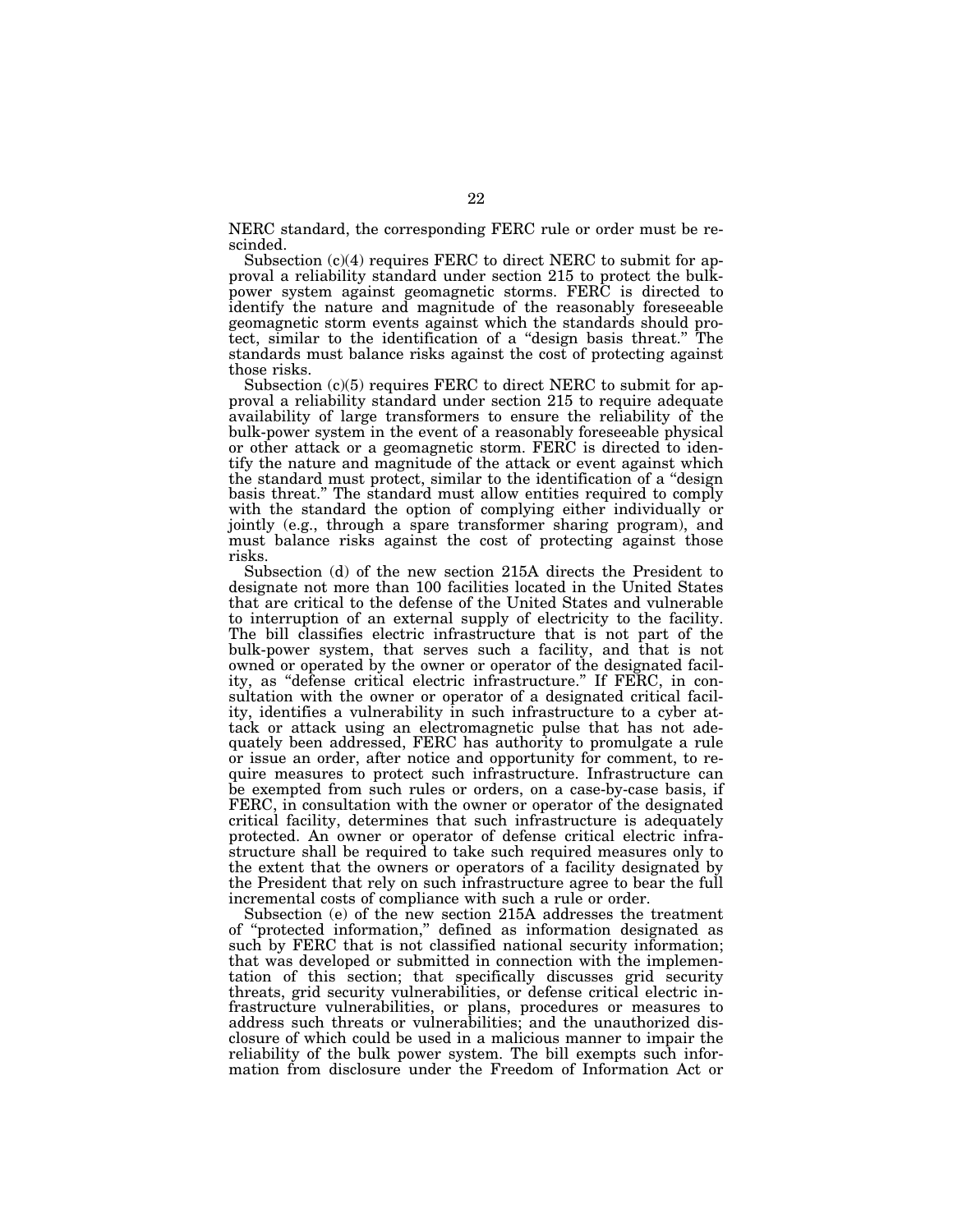under state, local, or tribal disclosure laws. The bill also requires FERC to promulgate regulations and issue orders necessary to designate protected information, prohibit unauthorized disclosure of such information, and facilitate appropriate sharing of such information with, between, and by governmental authorities, NERC, the regional reliability councils, and owners, operators, and users of the bulk-power system.

Subsection (f) of the new section 215A provides that any party seeking judicial review of an order issued under this section pursuant to section 313 of the Federal Power Act may obtain such review exclusively in the U.S. Court of Appeals for the District of Columbia Circuit.

Subsection (g) of the new section 215A directs the Secretary of Energy to develop technical expertise in the protection of the grid against attacks using electronic communication or electromagnetic pulse, and against geomagnetic storms, and to provide technical assistance in this area to owners, operators, and users of systems for the generation, transmission and distribution of electric energy with priority given to systems serving critical defense and other critical-infrastructure facilities. The Secretary is directed to facilitate and, to the extent practicable, expedite acquisition of security clearances by key industry personnel to facilitate communication regarding grid security threats and vulnerabilities. In addition, the Secretary, FERC, and other federal authorities are directed, to the extent practicable, to share timely and actionable information regarding grid security threats and vulnerabilities and defense critical electric infrastructure vulnerabilities with appropriate key personnel of owners, operators, and users of the bulk-power system and defense critical electric infrastructure.

Section 2(b) of the GRID Act makes conforming amendments to section 201 of the Federal Power Act.

# CHANGES IN EXISTING LAW MADE BY THE BILL, AS REPORTED

In compliance with clause 3(e) of rule XIII of the Rules of the House of Representatives, changes in existing law made by the bill, as reported, are shown as follows (existing law proposed to be omitted is enclosed in black brackets, new matter is printed in italic, existing law in which no change is proposed is shown in roman):

## **FEDERAL POWER ACT**

# \* \* \* \* \* \* \*

## PART II—REGULATION OF ELECTRIC UTILITY COMPANIES ENGAGED IN INTERSTATE COMMERCE

## DECLARATION OF POLICY; APPLICATION OF PART; DEFINITIONS

SECTION 201. (a)  $* * *$ 

 $(b)(1) * * *$ 

(2) Notwithstanding section 201(f), the provisions of sections 203(a)(2), 206(e), 210, 211, 211A, 212, 215, *215A,* 216, 217, 218, 219, 220, 221, and 222 shall apply to the entities described in such provisions, and such entities shall be subject to the jurisdiction of the Commission for purposes of carrying out such provisions and for purposes of applying the enforcement authorities of this Act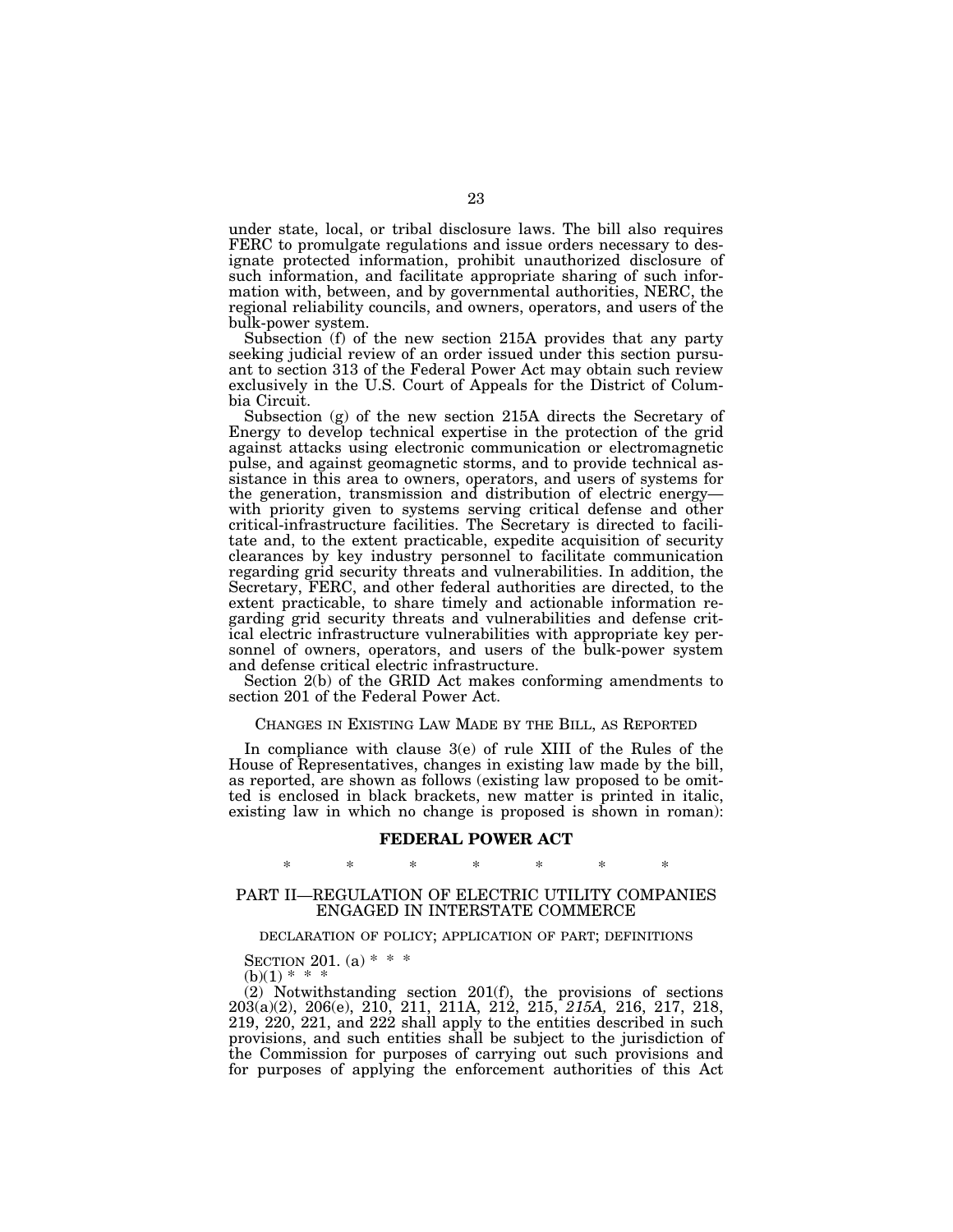with respect to such provisions. Compliance with any order of the Commission under the provisions of section 203(a)(2), 206(e), 210, 211, 211A, 212, 215, *215A,* 216, 217, 218, 219, 220, 221, or 222, shall not make an electric utility or other entity subject to the jurisdiction of the Commission for any purposes other than the purposes specified in the preceding sentence.

\* \* \* \* \* \* \*

(e) The term ''public utility'' when used in this Part or in the Part next following means any person who owns or operates facilities subject to the jurisdiction of the Commission under this Part (other than facilities subject to such jurisdiction solely by reason of section 206(e), 206(f), 210, 211, 211A, 212, 215, *215A,* 216, 217, 218, 219, 220, 221, or 222).

# \* \* \* \* \* \* \* *SEC. 215A. CRITICAL ELECTRIC INFRASTRUCTURE SECURITY.*

*(a) DEFINITIONS.—For purposes of this section:* 

*(1) BULK-POWER SYSTEM; ELECTRIC RELIABILITY ORGANIZA- TION; REGIONAL ENTITY.—The terms ''bulk-power system'', ''Electric Reliability Organization'', and ''regional entity'' have the meanings given such terms in paragraphs (1), (2), and (7) of section 215(a), respectively.* 

*(2) DEFENSE CRITICAL ELECTRIC INFRASTRUCTURE.—The term ''defense critical electric infrastructure'' means any infrastructure located in the United States (including the territories) used for the generation, transmission, or distribution of electric energy that—* 

*(A) is not part of the bulk-power system; and* 

*(B) serves a facility designated by the President pursuant to subsection (d)(1), but is not owned or operated by the* 

*owner or operator of such facility. (3) DEFENSE CRITICAL ELECTRIC INFRASTRUCTURE VULNER- ABILITY.—The term ''defense critical electric infrastructure vulnerability'' means a weakness in defense critical electric infrastructure that, in the event of a malicious act using electronic communication or an electromagnetic pulse, would pose a substantial risk of disruption of those electronic devices or communications networks, including hardware, software, and data, that are essential to the reliability of defense critical electric infrastructure.* 

*(4) ELECTROMAGNETIC PULSE.—The term ''electromagnetic pulse'' means 1 or more pulses of electromagnetic energy emitted by a device capable of disabling, disrupting, or destroying electronic equipment by means of such a pulse.* 

*(5) GEOMAGNETIC STORM.—The term ''geomagnetic storm'' means a temporary disturbance of the Earth's magnetic field resulting from solar activity.* 

*(6) GRID SECURITY THREAT.—The term ''grid security threat'' means a substantial likelihood of—* 

*(A)(i) a malicious act using electronic communication or an electromagnetic pulse, or a geomagnetic storm event, that could disrupt the operation of those electronic devices or communications networks, including hardware, software, and data, that are essential to the reliability of the*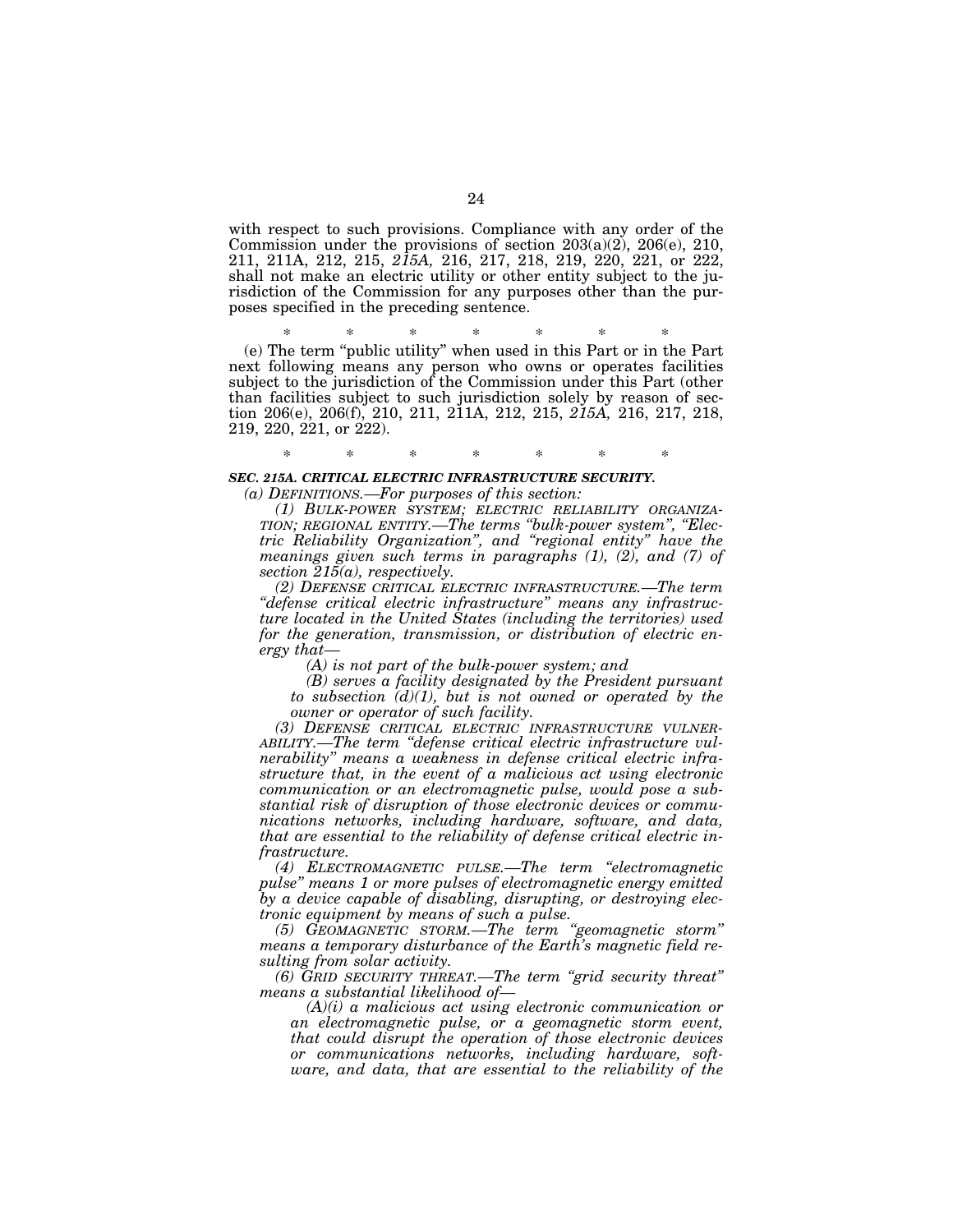*bulk-power system or of defense critical electric infrastructure; and* 

*(ii) disruption of the operation of such devices or networks, with significant adverse effects on the reliability of the bulk-power system or of defense critical electric infrastructure, as a result of such act or event; or* 

*(B)(i) a direct physical attack on the bulk-power system or on defense critical electric infrastructure; and* 

*(ii) significant adverse effects on the reliability of the bulk-power system or of defense critical electric infrastructure as a result of such physical attack.* 

*(7) GRID SECURITY VULNERABILITY.—The term ''grid security vulnerability'' means a weakness that, in the event of a malicious act using electronic communication or an electromagnetic pulse, would pose a substantial risk of disruption to the operation of those electronic devices or communications networks, including hardware, software, and data, that are essential to the reliability of the bulk-power system.* 

*(8) LARGE TRANSFORMER.—The term ''large transformer'' means an electric transformer that is part of the bulk-power system.* 

*(9) PROTECTED INFORMATION.—The term ''protected information'' means information, other than classified national security information, designated as protected information by the Commission under subsection (e)(2)—* 

*(A) that was developed or submitted in connection with the implementation of this section;* 

*(B) that specifically discusses grid security threats, grid security vulnerabilities, defense critical electric infrastructure vulnerabilities, or plans, procedures, or measures to address such threats or vulnerabilities; and* 

*(C) the unauthorized disclosure of which could be used in a malicious manner to impair the reliability of the bulkpower system or of defense critical electric infrastructure.* 

*(10) SECRETARY.—The term ''Secretary'' means the Secretary of Energy.* 

*(11) SECURITY.—The definition of ''security'' in section 3(16) shall not apply to the provisions in this section.* 

*(b) EMERGENCY RESPONSE MEASURES.—* 

*(1) AUTHORITY TO ADDRESS GRID SECURITY THREATS.—Whenever the President issues and provides to the Commission (either directly or through the Secretary) a written directive or determination identifying an imminent grid security threat, the Commission may, with or without notice, hearing, or report, issue such orders for emergency measures as are necessary in its judgment to protect the reliability of the bulk-power system or of defense critical electric infrastructure against such threat. As soon as practicable but not later than 180 days after the date of enactment of this section, the Commission shall, after notice and opportunity for comment, establish rules of procedure that ensure that such authority can be exercised expeditiously.* 

*(2) NOTIFICATION OF CONGRESS.—Whenever the President issues and provides to the Commission (either directly or through the Secretary) a written directive or determination*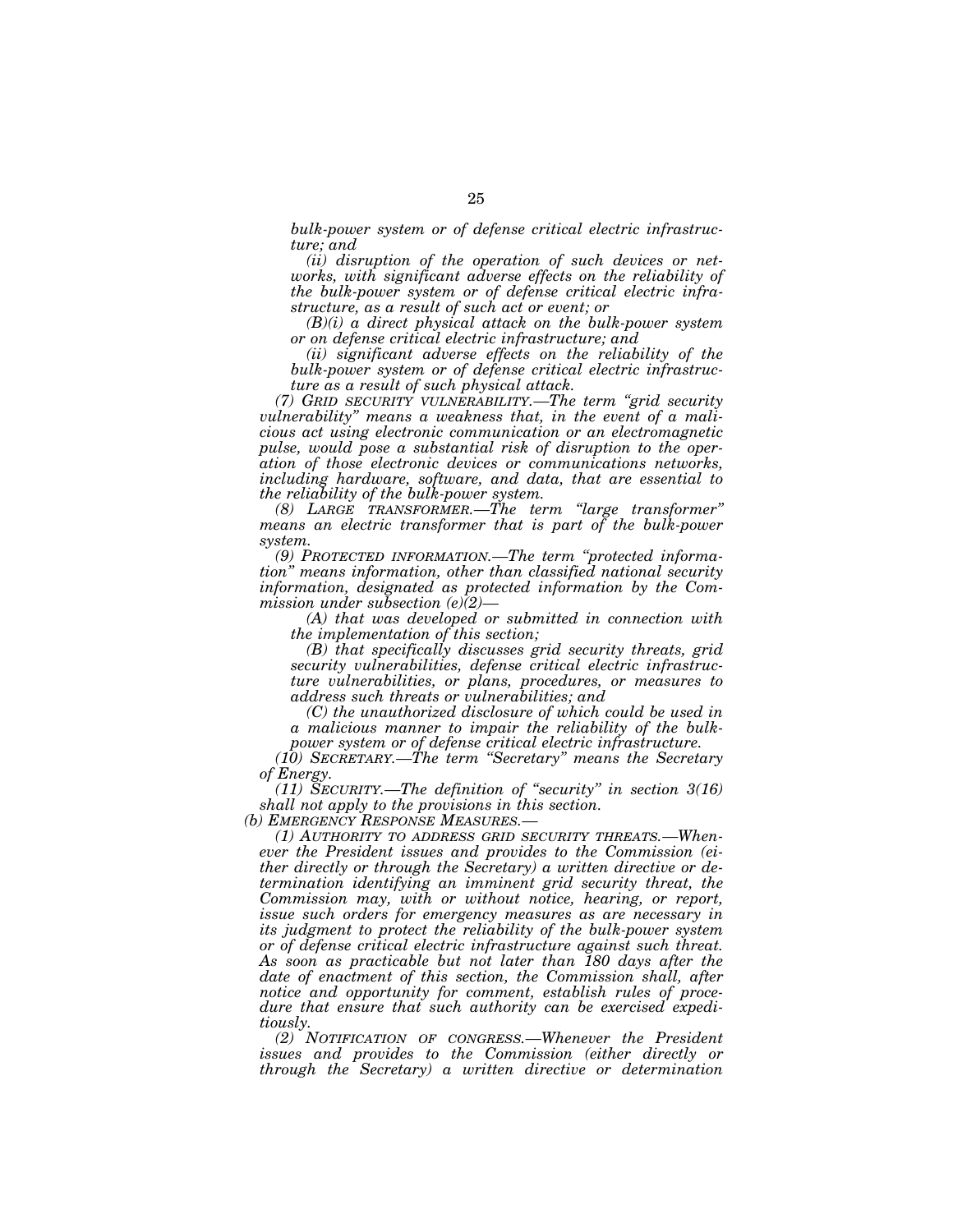*under paragraph (1), the President (or the Secretary, as the case may be) shall promptly notify congressional committees of relevant jurisdiction, including the Committee on Energy and Commerce of the House of Representatives and the Committee on Energy and Natural Resources of the Senate, of the contents of, and justification for, such directive or determination.* 

*(3) CONSULTATION.—Before issuing an order for emergency measures under paragraph (1), the Commission shall, to the extent practicable in light of the nature of the grid security threat and the urgency of the need for such emergency measures, consult with appropriate governmental authorities in Canada and Mexico, entities described in paragraph (4), the Secretary, and other appropriate Federal agencies regarding implementation of such emergency measures.* 

*(4) APPLICATION.—An order for emergency measures under this subsection may apply to—* 

*(A) the Electric Reliability Organization;* 

*(B) a regional entity; or* 

*(C) any owner, user, or operator of the bulk-power system or of defense critical electric infrastructure within the United States.* 

*(5) DISCONTINUANCE.—The Commission shall issue an order discontinuing any emergency measures ordered under this subsection, effective not later than 30 days after the earliest of the following:* 

*(A) The date upon which the President issues and provides to the Commission (either directly or through the Secretary) a written directive or determination that the grid security threat identified under paragraph (1) no longer exists.* 

*(B) The date upon which the Commission issues a written determination that the emergency measures are no longer needed to address the grid security threat identified under paragraph (1), including by means of Commission approval of a reliability standard under section 215 that the Commission determines adequately addresses such threat.* 

*(C) The date that is 1 year after the issuance of an order under paragraph (1).* 

*(6) COST RECOVERY.—If the Commission determines that owners, operators, or users of the bulk-power system or of defense critical electric infrastructure have incurred substantial costs to comply with an order under this subsection and that such costs were prudently incurred and cannot reasonably be recovered through regulated rates or market prices for the electric energy or services sold by such owners, operators, or users, the Commission shall, after notice and an opportunity for comment, establish a mechanism that permits such owners, operators, or users to recover such costs.* 

*(c) MEASURES TO ADDRESS GRID SECURITY VULNERABILITIES.—* 

*(1) COMMISSION AUTHORITY.—If the Commission, in consultation with appropriate Federal agencies, identifies a grid security vulnerability that the Commission determines has not adequately been addressed through a reliability standard developed and approved under section 215, the Commission shall,*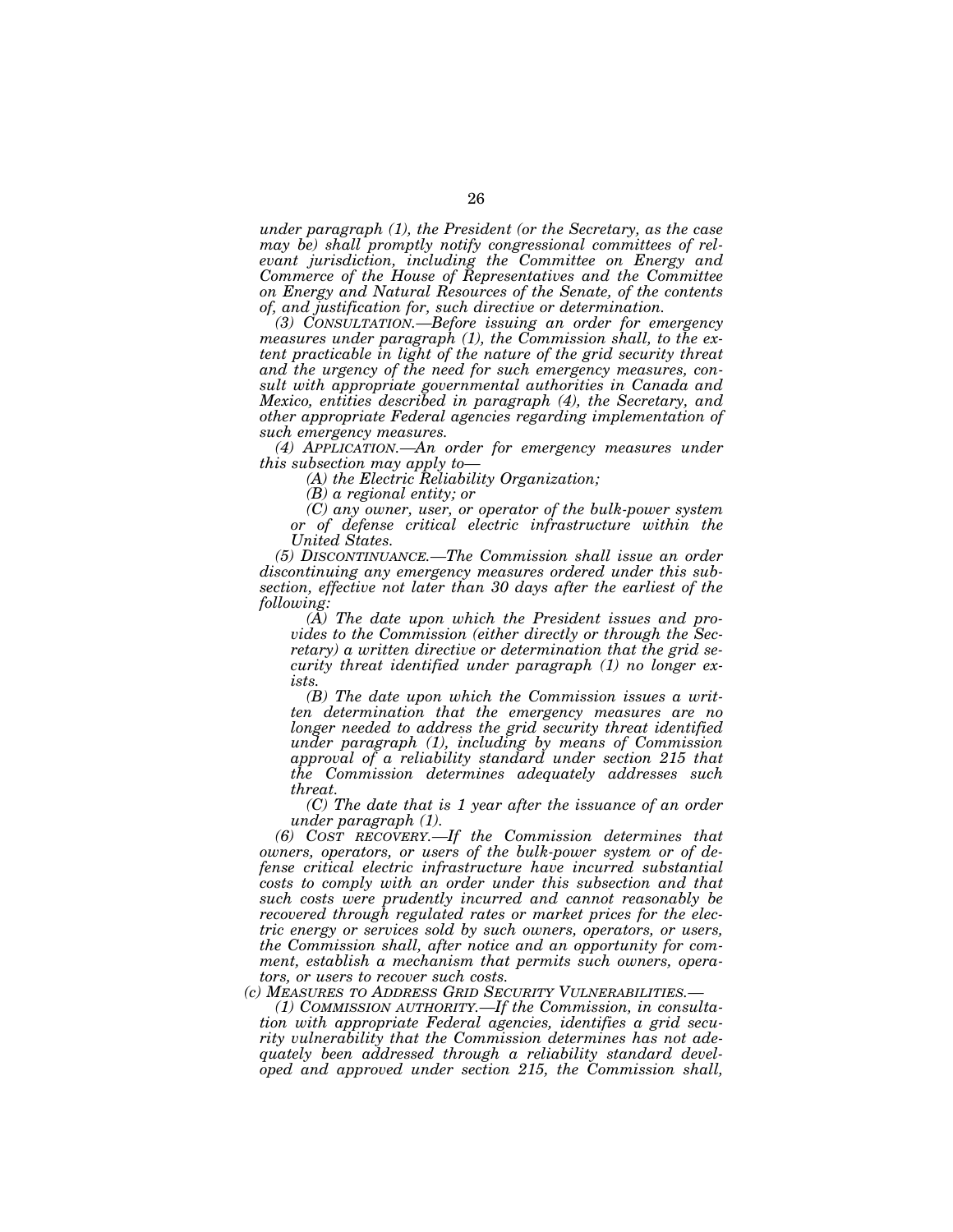*after notice and opportunity for comment and after consultation with the Secretary, other appropriate Federal agencies, and appropriate governmental authorities in Canada and Mexico, promulgate a rule or issue an order requiring implementation, by any owner, operator, or user of the bulk-power system in the United States, of measures to protect the bulk-power system against such vulnerability. Before promulgating a rule or issuing an order under this paragraph, the Commission shall, to the extent practicable in light of the urgency of the need for action to address the grid security vulnerability, request and consider recommendations from the Electric Reliability Organization regarding such rule or order. The Commission may establish an appropriate deadline for the submission of such recommendations.* 

*(2) CERTAIN EXISTING CYBERSECURITY VULNERABILITIES.—Not later than 180 days after the date of enactment of this section, the Commission shall, after notice and opportunity for comment and after consultation with the Secretary, other appropriate Federal agencies, and appropriate governmental authorities in Canada and Mexico, promulgate a rule or issue an order requiring the implementation, by any owner, user, or operator of the bulk-power system in the United States, of such measures as are necessary to protect the bulk-power system against the vulnerabilities identified in the June 21, 2007, communication to certain 'Electricity Sector Owners and Operators' from the North American Electric Reliability Corporation, acting in its capacity as the Electricity Sector Information and Analysis Center.* 

*(3) RESCISSION.—The Commission shall approve a reliability standard developed under section 215 that addresses a grid security vulnerability that is the subject of a rule or order under paragraph (1) or (2), unless the Commission determines that such reliability standard does not adequately protect against such vulnerability or otherwise does not satisfy the requirements of section 215. Upon such approval, the Commission shall rescind the rule promulgated or order issued under paragraph (1) or (2) addressing such vulnerability, effective upon the effective date of the newly approved reliability standard.* 

*(4) GEOMAGNETIC STORMS.—Not later than 1 year after the date of enactment of this section, the Commission shall, after notice and an opportunity for comment and after consultation with the Secretary and other appropriate Federal agencies, issue an order directing the Electric Reliability Organization to submit to the Commission for approval under section 215, not later than 1 year after the issuance of such order, reliability standards adequate to protect the bulk-power system from any reasonably foreseeable geomagnetic storm event. The Commission's order shall specify the nature and magnitude of the reasonably foreseeable events against which such standards must protect. Such standards shall appropriately balance the risks to the bulk-power system associated with such events, including any regional variation in such risks, and the costs of mitigating such risks.* 

*(5) LARGE TRANSFORMER AVAILABILITY.—Not later than 1 year after the date of enactment of this section, the Commission*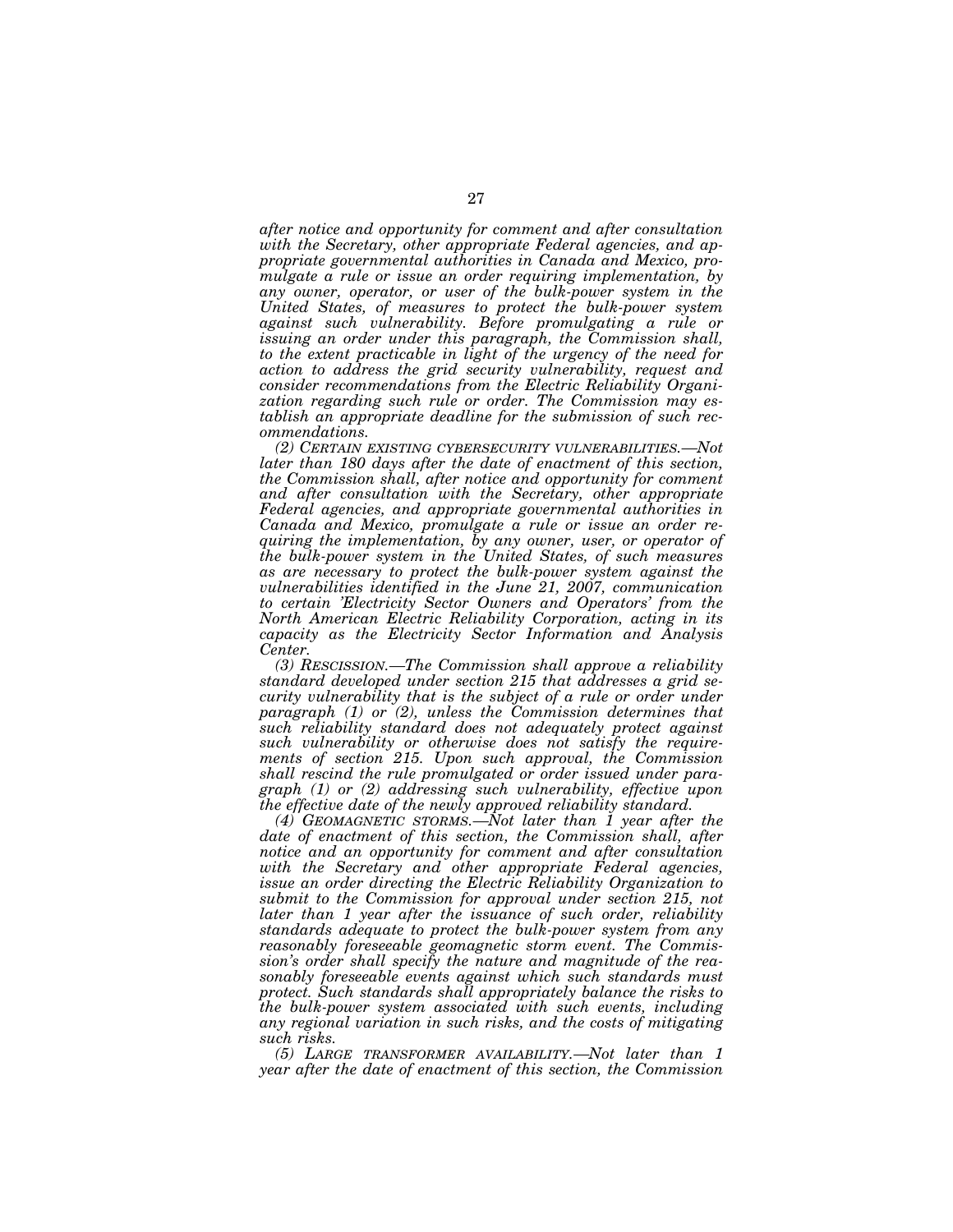*shall, after notice and an opportunity for comment and after consultation with the Secretary and other appropriate Federal agencies, issue an order directing the Electric Reliability Organization to submit to the Commission for approval under section 215, not later than 1 year after the issuance of such order, reliability standards addressing availability of large transformers. Such standards shall require entities that own or operate large transformers to ensure, individually or jointly, adequate availability of large transformers to promptly restore the reliable operation of the bulk-power system in the event that any such transformer is destroyed or disabled as a result of a reasonably foreseeable physical or other attack or geomagnetic storm event. The Commission's order shall specify the nature and magnitude of the reasonably foreseeable attacks or events that shall provide the basis for such standards. Such standards shall—* 

*(A) provide entities subject to the standards with the option of meeting such standards individually or jointly; and (B) appropriately balance the risks associated with a reasonably foreseeable attack or event, including any regional variation in such risks, and the costs of ensuring adequate availability of spare transformers.* 

*(1) DESIGNATION.—Not later than 180 days after the date of enactment of this section, the President shall designate, in a written directive or determination provided to the Commission, facilities located in the United States (including the territories) that are—* 

*(A) critical to the defense of the United States; and* 

*(B) vulnerable to a disruption of the supply of electric energy provided to such facility by an external provider.* 

*The number of facilities designated by such directive or determination shall not exceed 100. The President may periodically revise the list of designated facilities through a subsequent written directive or determination provided to the Commission, provided that the total number of designated facilities at any time shall not exceed 100.* 

*(2) COMMISSION AUTHORITY.—If the Commission identifies a defense critical electric infrastructure vulnerability that the Commission, in consultation with owners and operators of any facility or facilities designated by the President pursuant to paragraph (1), determines has not adequately been addressed through measures undertaken by owners or operators of defense critical electric infrastructure, the Commission shall, after notice and an opportunity for comment and after consultation with the Secretary and other appropriate Federal agencies, promulgate a rule or issue an order requiring implementation, by any owner or operator of defense critical electric infrastructure, of measures to protect the defense critical electric infrastructure against such vulnerability. The Commission shall exempt from any such rule or order any specific defense critical electric infrastructure that the Commission determines already has been adequately protected against the identified vulnerability. The Commission shall make any such determination in consultation*  with the owner or operator of the facility designated by the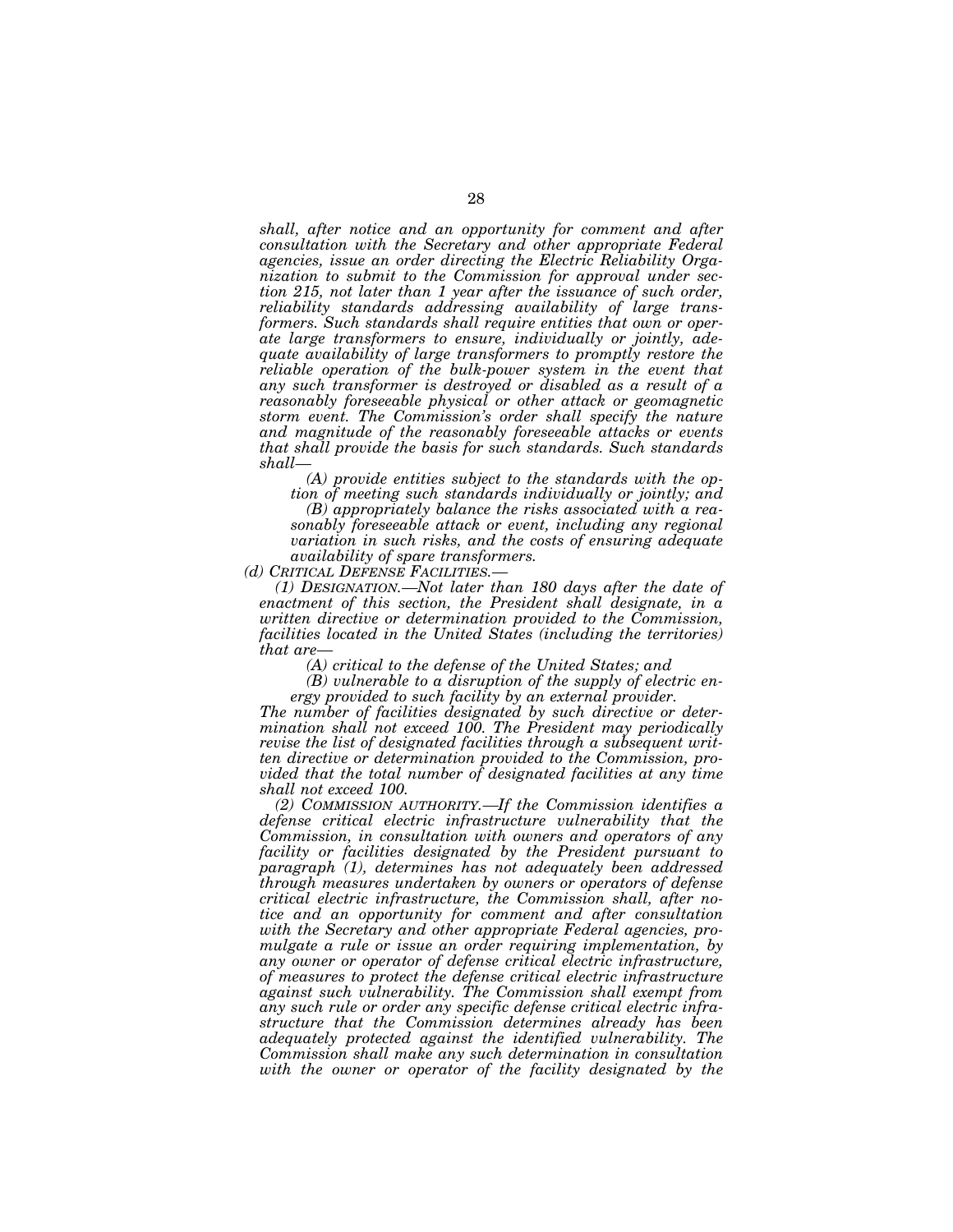*President pursuant to paragraph (1) that relies upon such defense critical electric infrastructure.* 

*(3) COST RECOVERY.—An owner or operator of defense critical electric infrastructure shall be required to take measures under paragraph (2) only to the extent that the owners or operators of a facility or facilities designated by the President pursuant to paragraph (1) that rely upon such infrastructure agree to bear the full incremental costs of compliance with a rule promulgated or order issued under paragraph (2).* 

*(e) PROTECTION OF INFORMATION.—* 

*(1) PROHIBITION OF PUBLIC DISCLOSURE OF PROTECTED IN-FORMATION.—Protected information—* 

*(A) shall be exempt from disclosure under section 552(b)(3) of title 5, United States Code; and* 

*(B) shall not be made available pursuant to any State, local, or tribal law requiring disclosure of information or records.* 

*(2) INFORMATION SHARING.—* 

*(A) IN GENERAL.—Consistent with the Controlled Unclassified Information framework established by the President, the Commission shall promulgate such regulations and issue such orders as necessary to designate protected information and to prohibit the unauthorized disclosure of such protected information.* 

*(B) SHARING OF PROTECTED INFORMATION.—The regulations promulgated and orders issued pursuant to subparagraph (A) shall provide standards for and facilitate the appropriate sharing of protected information with, between, and by Federal, State, local, and tribal authorities, the Electric Reliability Organization, regional entities, and owners, operators, and users of the bulk-power system in the United States and of defense critical electric infrastructure. In promulgating such regulations and issuing such orders, the Commission shall take account of the role of State commissions in reviewing the prudence and cost of investments within their respective jurisdictions. The Commission shall consult with appropriate Canadian and Mexican authorities to develop protocols for the sharing of protected information with, between, and by appropriate Canadian and Mexican authorities and owners, operators, and users of the bulk-power system outside the United States.* 

*(3) SUBMISSION OF INFORMATION TO CONGRESS.—Nothing in this section shall permit or authorize the withholding of information from Congress, any committee or subcommittee thereof, or the Comptroller General.* 

*(4) DISCLOSURE OF NON-PROTECTED INFORMATION.—In implementing this section, the Commission shall protect from disclosure only the minimum amount of information necessary to protect the reliability of the bulk-power system and of defense critical electric infrastructure. The Commission shall segregate protected information within documents and electronic communications, wherever feasible, to facilitate disclosure of information that is not designated as protected information.*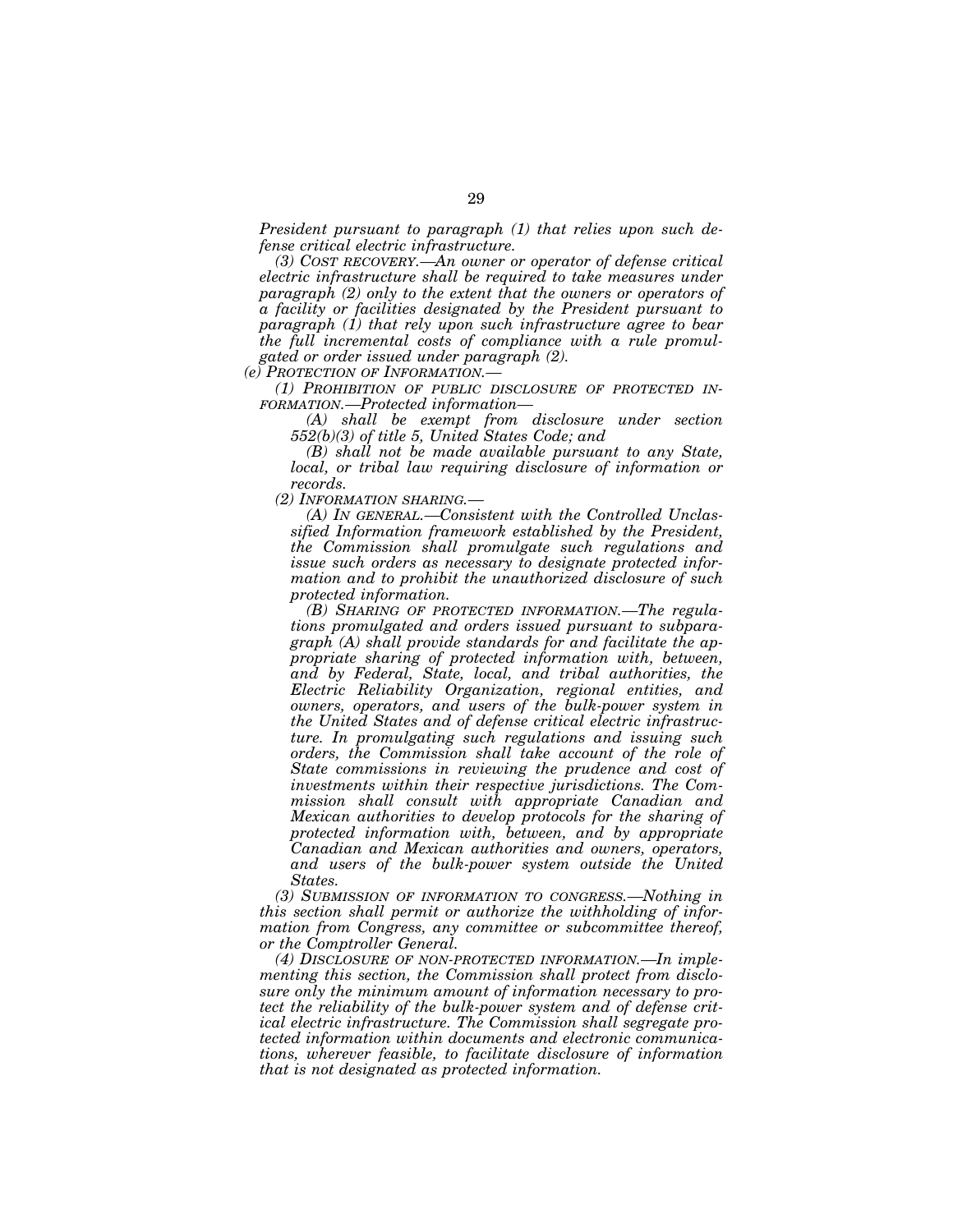*(5) DURATION OF DESIGNATION.—Information may not be designated as protected information for longer than 5 years, unless specifically redesignated by the Commission.* 

*(6) REMOVAL OF DESIGNATION.—The Commission may remove the designation of protected information, in whole or in part, from a document or electronic communication if the unauthorized disclosure of such information could no longer be used to impair the reliability of the bulk-power system or of defense critical electric infrastructure.* 

*(7) JUDICIAL REVIEW OF DESIGNATIONS.—Notwithstanding subsection (f) of this section or section 313, a person or entity may seek judicial review of a determination by the Commission concerning the designation of protected information under this subsection exclusively in the district court of the United States in the district in which the complainant resides, or has his principal place of business, or in the District of Columbia. In such a case the court shall determine the matter de novo, and may examine the contents of documents or electronic communications designated as protected information in camera to determine whether such documents or any part thereof were improperly designated as protected information. The burden is on the Commission to sustain its designation.* 

*(f) JUDICIAL REVIEW.—The Commission shall act expeditiously to resolve all applications for rehearing of orders issued pursuant to this section that are filed under section 313(a). Any party seeking judicial review pursuant to section 313 of an order issued under this section may obtain such review only in the United States Court of Appeals for the District of Columbia Circuit.* 

*(g) PROVISION OF ASSISTANCE TO INDUSTRY IN MEETING GRID SE- CURITY PROTECTION NEEDS.— (1) EXPERTISE AND RESOURCES.—The Secretary shall estab-*

*lish a program, in consultation with other appropriate Federal agencies, to develop technical expertise in the protection of systems for the generation, transmission, and distribution of electric energy against geomagnetic storms or malicious acts using electronic communications or electromagnetic pulse that would pose a substantial risk of disruption to the operation of those electronic devices or communications networks, including hardware, software, and data, that are essential to the reliability of such systems. Such program shall include the identification and development of appropriate technical and electronic resources, including hardware, software, and system equipment.* 

*(2) SHARING EXPERTISE.—As appropriate, the Secretary shall offer to share technical expertise developed under the program under paragraph (1), through consultation and assistance, with owners, operators, or users of systems for the generation, trans*mission, or distribution of electric energy located in the United *States and with State commissions. In offering such support, the Secretary shall assign higher priority to systems serving facilities designated by the President pursuant to subsection (d)(1) and other critical-infrastructure facilities, which the Secretary shall identify in consultation with the Commission and other appropriate Federal agencies.* 

*(3) SECURITY CLEARANCES AND COMMUNICATION.—The Secretary shall facilitate and, to the extent practicable, expedite the*